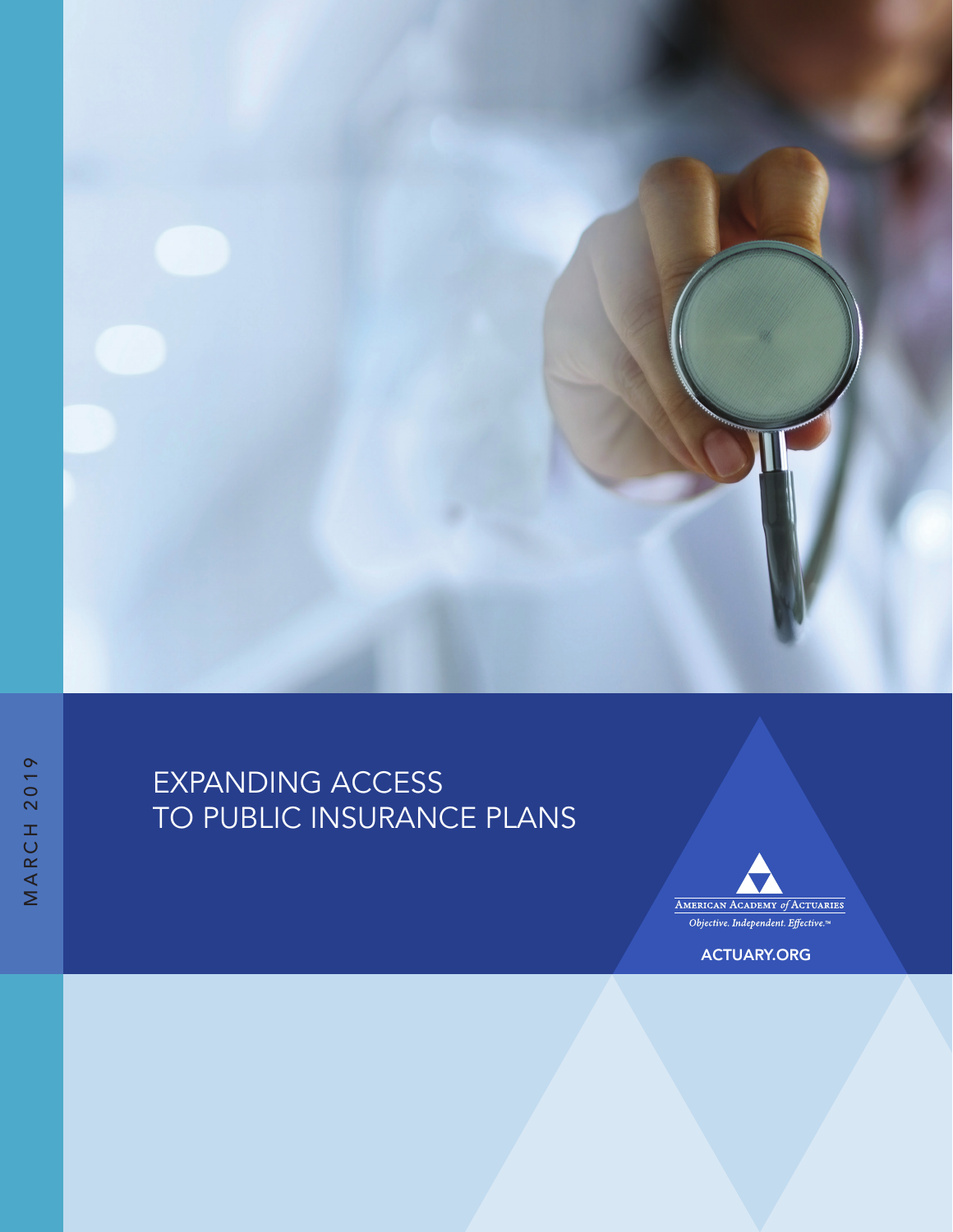The American Academy of Actuaries is a 19,500-member professional association whose mission is to serve the public and the U.S. actuarial profession. For more than 50 years, the Academy has assisted public policymakers on all levels by providing leadership, objective expertise, and actuarial advice on risk and financial security issues. The Academy also sets qualification, practice, and professionalism standards for actuaries in the United States.



Objective. Independent. Effective.

AMERICAN ACADEMY OF ACTUARIES 1850 M STREET NW, SUITE 300, WASHINGTON, D.C. 20036 202-223-8196 | [WWW.ACTUARY.ORG](http://www.actuary.org)

© 2019 American Academy of Actuaries. All rights reserved.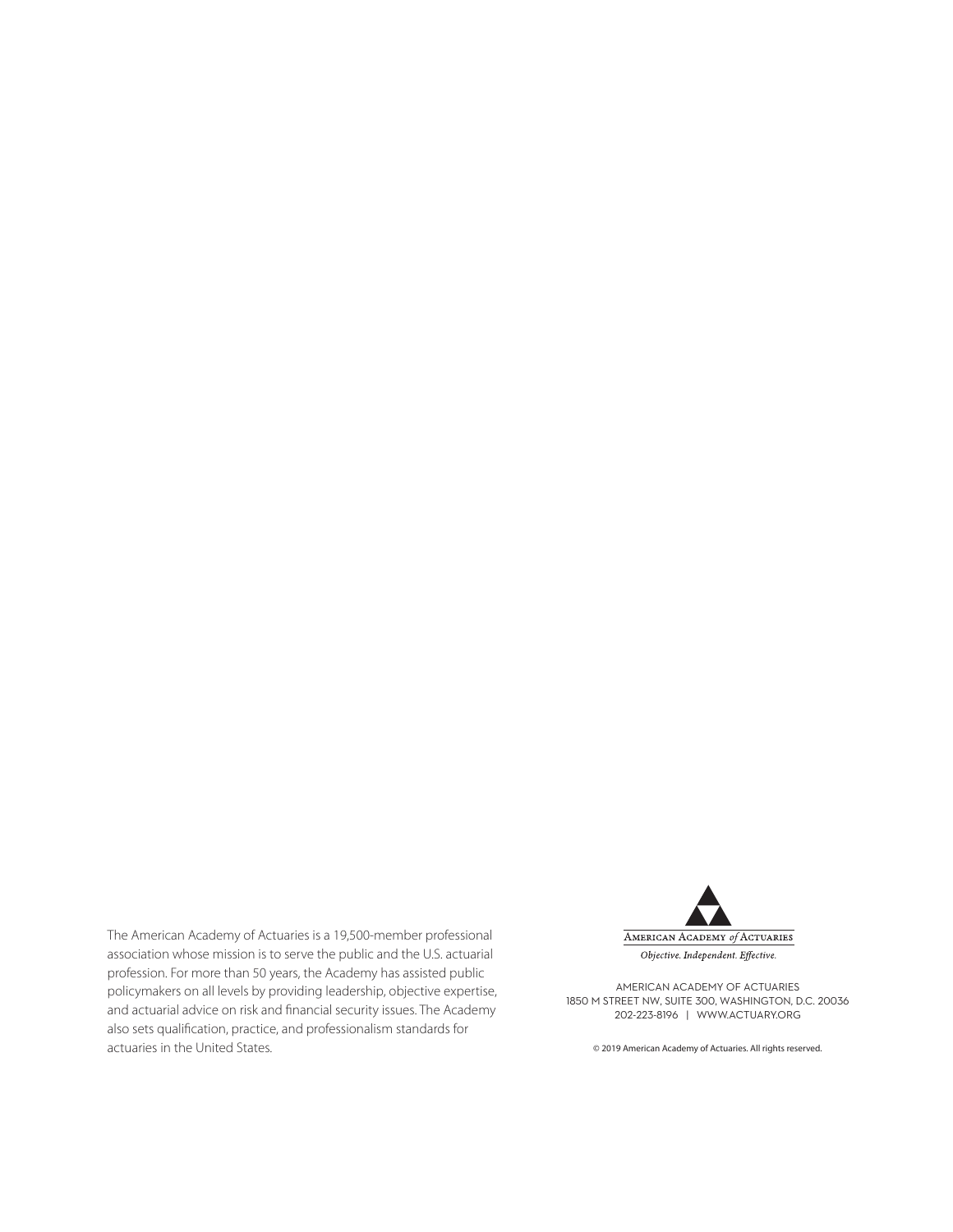# Expanding Access to Public Insurance Plans

#### MARCH 2019

### **Contents**

| Including a government-facilitated plan in the marketplaces5 |
|--------------------------------------------------------------|
| Adverse selection and an unlevel playing field9              |
|                                                              |
|                                                              |
| What is the current Medicare benefit structure?  16          |
|                                                              |
| What is a single payer health insurance system? 19           |
|                                                              |
|                                                              |

The primary drafter of this publication is Academy Senior Health Fellow Cori E. Uccello, MAAA, FSA, FCA, MPP. Members of the Health Practice Council include: Audrey Halvorson, MAAA, FSA—*vice president*; Tammy Tomczyk MAAA, FSA, FCA—*vice chairperson*; Joseph Allbright, MAAA, ASA; Alfred Bingham, MAAA, FSA; Joyce Bohl, MAAA, ASA; April Choi, MAAA, FSA; Tim Deno, MAAA, FSA; Colleen Driscoll, MAAA, FSA, FCA, EA; Barbara Klever, MAAA, FSA; Marc Lambright, MAAA, FSA; Michael Nordstrom, MAAA, ASA; Susan Pantely, MAAA, FSA; Allen Schmitz, MAAA, FSA; John Schubert, MAAA, FCA, ASA; Bruce Stahl, MAAA, ASA; and Michael J. Thompson, MAAA, FSA.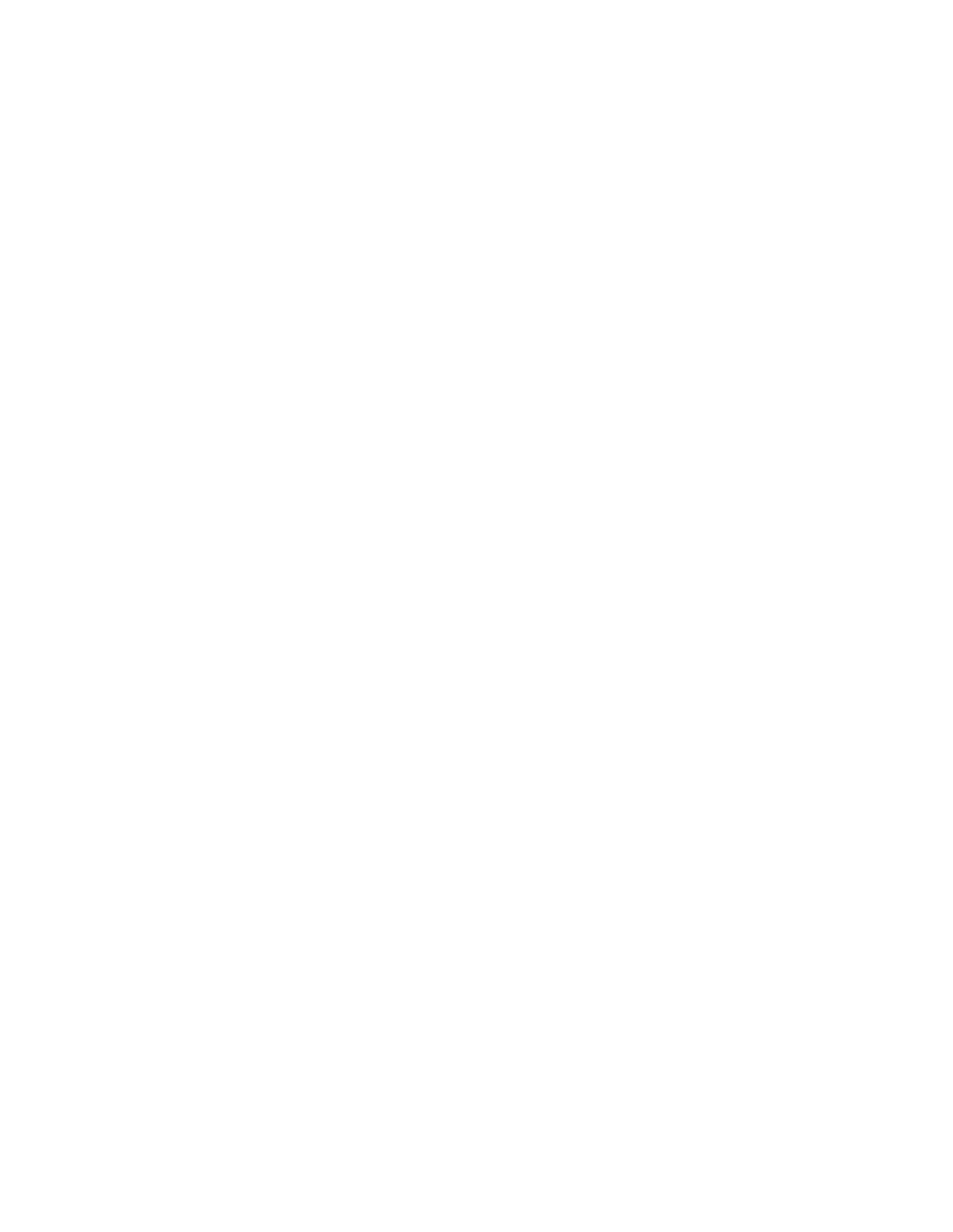# <span id="page-4-0"></span>Executive Summary

**Proposals to expand access to public health insurance plans are being put forward to provide a way to supplement efforts to strengthen insurance markets under the Affordable Care Act (ACA) or to replace the ACA marketplaces and/or other health insurance programs altogether.** 

> Goals of these proposals vary and include increasing access to affordable coverage, exerting downward pressure on provider prices, increasing plan availability, and reducing the number of uninsured. This issue paper from the American Academy of Actuaries Health Practice Council briefly outlines four approaches aiming to achieve such goals and highlights the key design elements that would need to be specified for an approach to be fully evaluated and implemented. Note that there are not clear lines demarcating these options, and particular proposals could have elements of more than one approach. In addition, different proposals often use different terminology to describe similar approaches. The nomenclature used in this paper attempts to accurately reflect each approach, and could differ from the terms used in particular proposals.

#### **Including a government-facilitated plan in the ACA marketplaces.**

Under this option, a government-facilitated or administered health plan would compete with other plans in the ACA marketplaces. The public plan would generally follow the requirements of the ACA marketplaces, including the issue, rating, and benefit coverage rules, and would be part of the single risk pool. The difference would be that the government-facilitated plan would likely use provider payment rates based on Medicare or Medicaid, or some rate between those levels and commercial payment levels.

#### **Creating a Medicaid buy-in.**

Under a Medicaid buy-in, all or certain individuals not currently eligible for Medicaid would be able to enroll directly into Medicaid and pay any applicable premiums. It would be administered by states or by private entities such as managed care organizations. Unlike a government-facilitated plan in the ACA marketplaces, it would likely operate outside of the exchange, would not be part of the ACA single risk pool, and would not necessarily be subject to the same rules as ACA plans.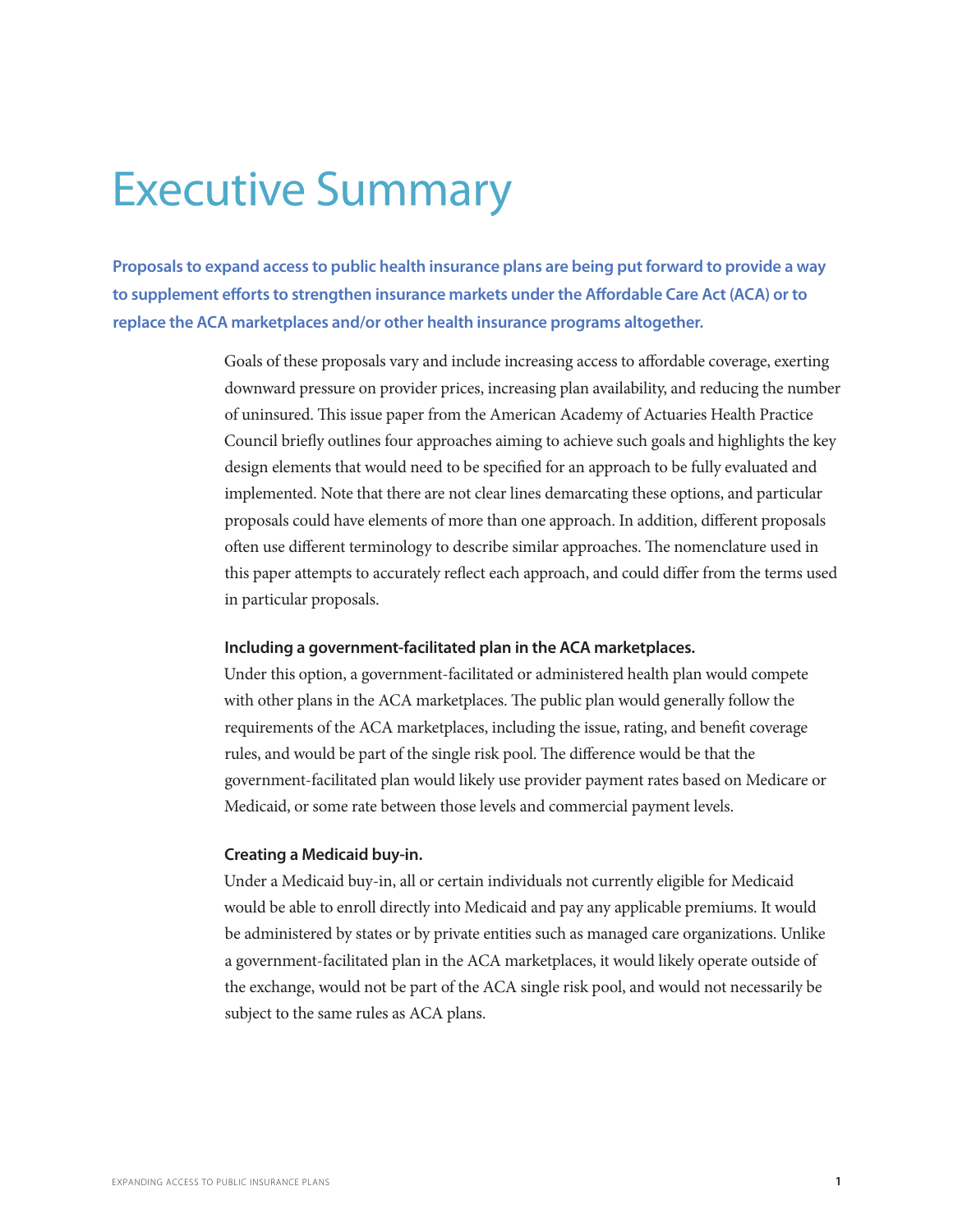#### **Creating a Medicare buy-in.**

Under a Medicare buy-in, all or certain individuals not currently eligible for Medicare would be able to enroll directly into Medicare and pay any applicable premiums. It would have many similarities to a Medicaid buy-in, but rather than being administered by states it would be administered by the federal government or by private entities such as managed care organizations. It would likely operate outside of the exchange, would not be part of the ACA single risk pool, and would not necessarily be subject to the same rules as ACA plans.

#### **Medicare for more or for all.**

Rather than creating a Medicare buy-in option, other approaches would more directly expand Medicare. These approaches range from extending Medicare eligibility by lowering the eligibility age (e.g., to age 55), extending Medicare eligibility to all U.S. residents, or extending Medicare eligibility to all and also restructuring the program to provide more comprehensive coverage.

When designing or evaluating a proposal to expand access to public health insurance plans, it's important for the goals of the proposal to be explicit. Regardless of the policy goal, many major and minor design elements need to be specified. These include:

 $\sim$ 

- Who is the eligible population? Would the plan be available to all or would certain subgroups of the population or areas of the country be targeted? Would employers be allowed to enroll their workers in the public plan?
- Would coverage in the plan be an option among other coverage choices or the sole coverage source available?
- How would the program be funded and what entities would bear the financial risk?
- Who would administer the program?
- Would the program rely solely on public coverage (e.g., traditional Medicare) and/or include private plan choices (e.g., Medicaid managed care, Medicare Advantage (MA))?
- What benefits would be covered and what patient cost-sharing would be required?
- If other coverage options are available, would the public plan follow the same rules governing private plans competing for the same enrollees? Would the plan be part of the ACA single risk pool?
- How would provider payment rates be set? Would there be a provider network?
- How would premiums be determined and how would they vary among enrollees? Would premiums and/or cost-sharing be subsidized for low-income enrollees?
- Would the new plan be implemented all at once or phased in over time?

How these details are decided would affect the viability of the plan and the impacts it would have on coverage availability and affordability, not only of the public plan, but also of other coverage sources.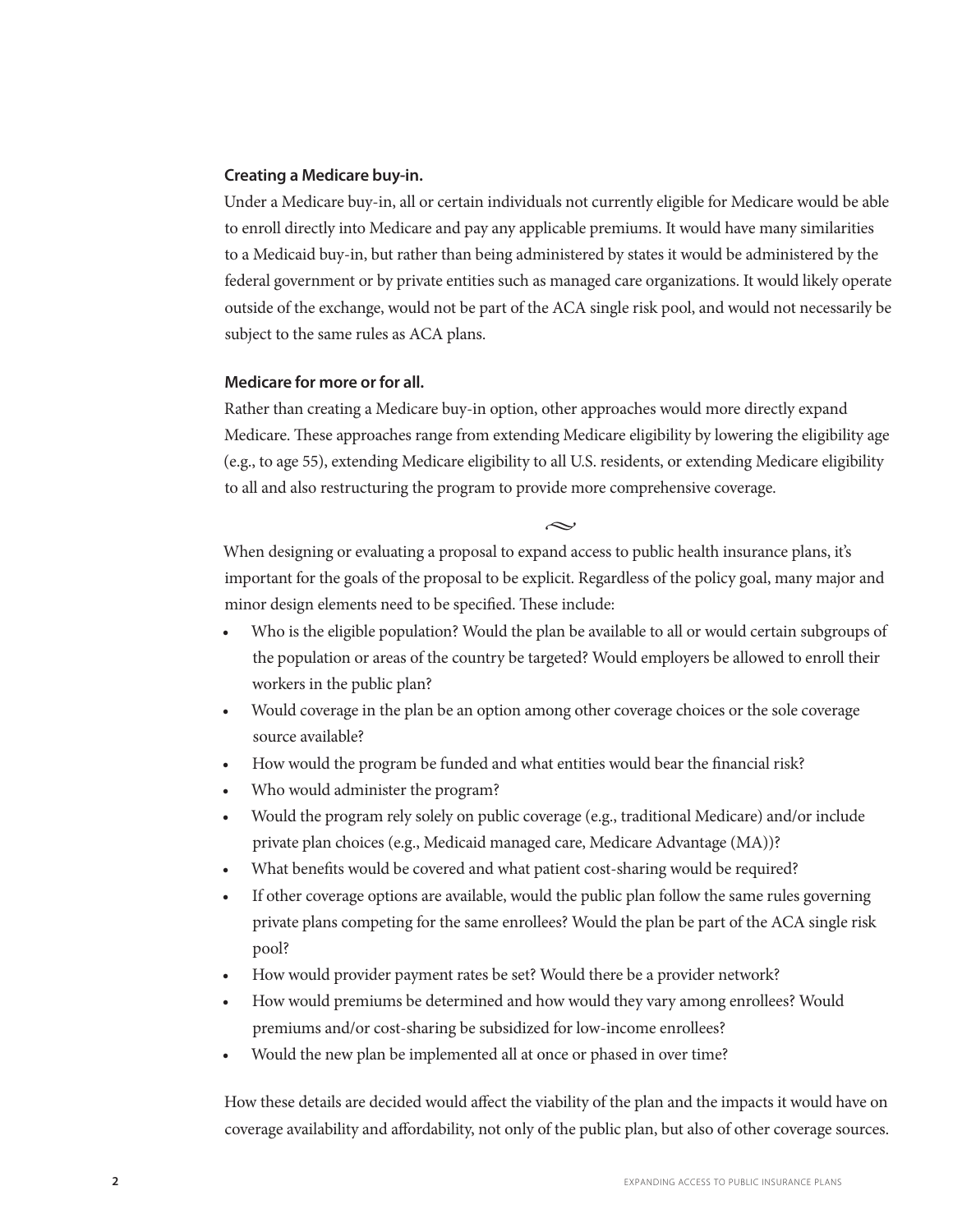## <span id="page-6-0"></span>Expanding Access to Public Insurance Plans Introduction

**Proposals to expand access to public health insurance plans are being put forward as a way to supplement efforts to strengthen insurance markets under the Affordable Care Act (ACA) or to replace the ACA marketplaces and/or other health insurance programs altogether.** 

> Rather than examining particular proposals, this issue paper examines four general approaches for incorporating or expanding public plan availability in the health insurance system—including a government-facilitated plan in the ACA marketplaces, allowing individuals to buy into Medicaid, allowing individuals to buy into Medicare, and expanding Medicare to more or to all. The terms used to describe these various options are often used interchangeably but the approaches would be structured differently and have different impacts depending on the implementation details.

To help clarify these issues, this paper from the American Academy of Actuaries Health Practice Council provides a brief overview of each general approach and identifies the key design features that would need to be specified for an approach to be fully evaluated and implemented. The nomenclature used in this paper attempts to accurately reflect each approach, and may differ from the terms used in particular proposals. Note that there are not clear lines demarcating these options, and particular proposals could have elements of more than one approach.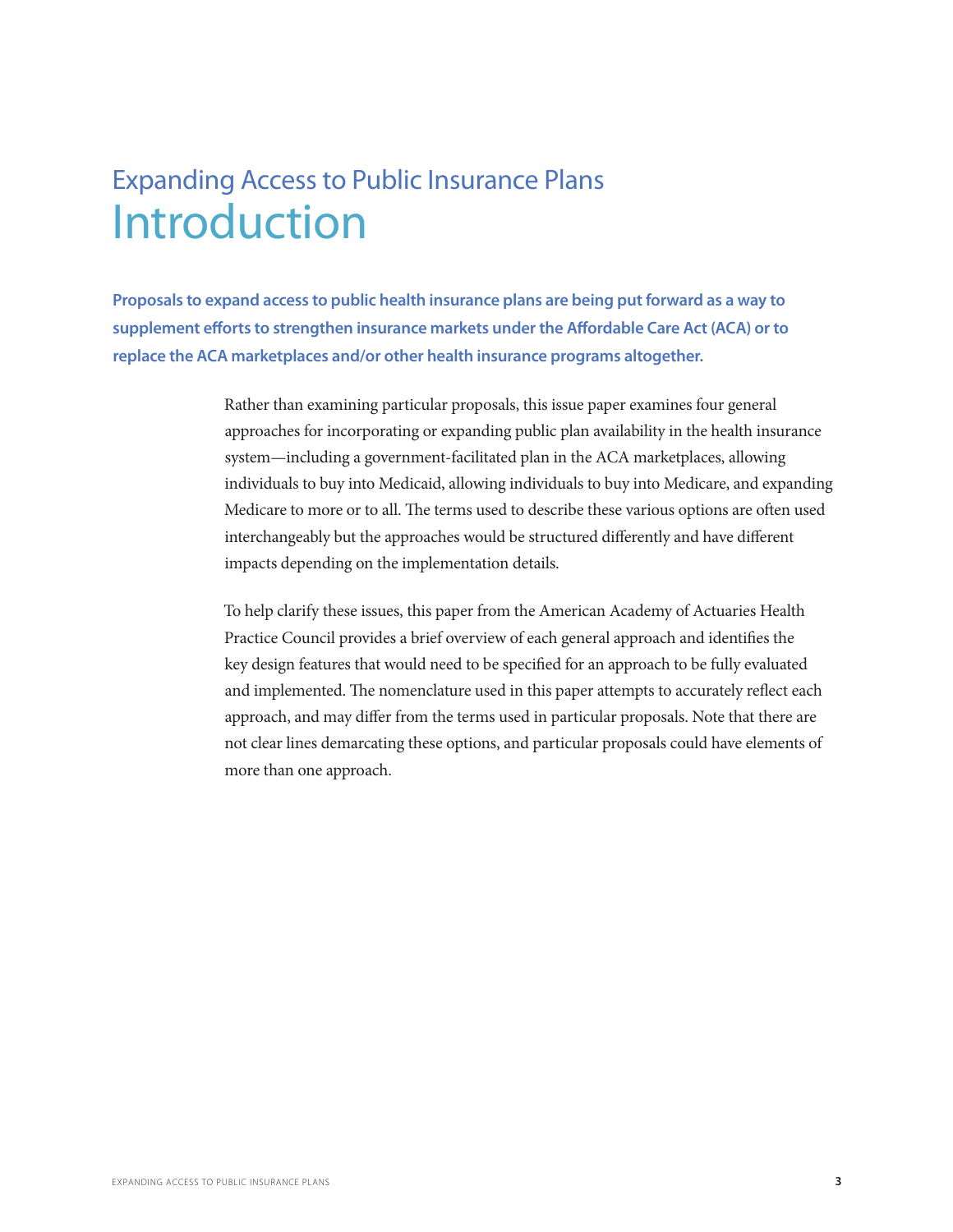### Designing and evaluating different proposals

When designing or evaluating a proposal to expand access to public plans, it's important for the goals of the proposal to be explicit. Such goals could include: increasing access to affordable coverage; exerting downward pressure on provider prices, especially in areas with high prices or little provider competition; increasing plan availability, especially in areas with few private insurance options; and reducing the number of uninsured.

Regardless of the policy goal, many major and minor design elements need to be specified. Among the most important is defining the eligible population. Would the plan be available to all or would certain subgroups of the population be targeted? And would coverage in the plan be an option among other choices or the sole choice available? Another primary design element is whether the program would rely solely on public coverage (e.g., traditional Medicare) or whether it would include private plan choices along the lines of Medicaid managed care or Medicare Advantage plans. Similarly, what entity bears the financial risk—the federal government, states, private plans, providers, or some combination? And of course, the funding for the program would need to be specified.

Aside from these more high-level elements, the particulars of how the program would work need to be specified. These design considerations include guidelines for what services are covered and the beneficiary share of the cost of those services, what the enrollment rules are, how provider payment rates are set, how premiums are determined, and how the program is administered.

When evaluating public plan expansion proposals, it's important to assess the impacts on public plan enrollment, premiums and other funding needs, and access to providers. Equally important is to examine the impact on other remaining coverage sources (if any). For example, for proposals that would maintain the health insurance marketplaces and other private health insurance options, it's important to assess the impact of the public plan expansion on those markets: Would marketplace enrollment increase or decrease, would the risk pool profile improve or worsen, would private insurers continue to offer coverage, would employers continue to offer coverage to their workers, and how would premiums be affected?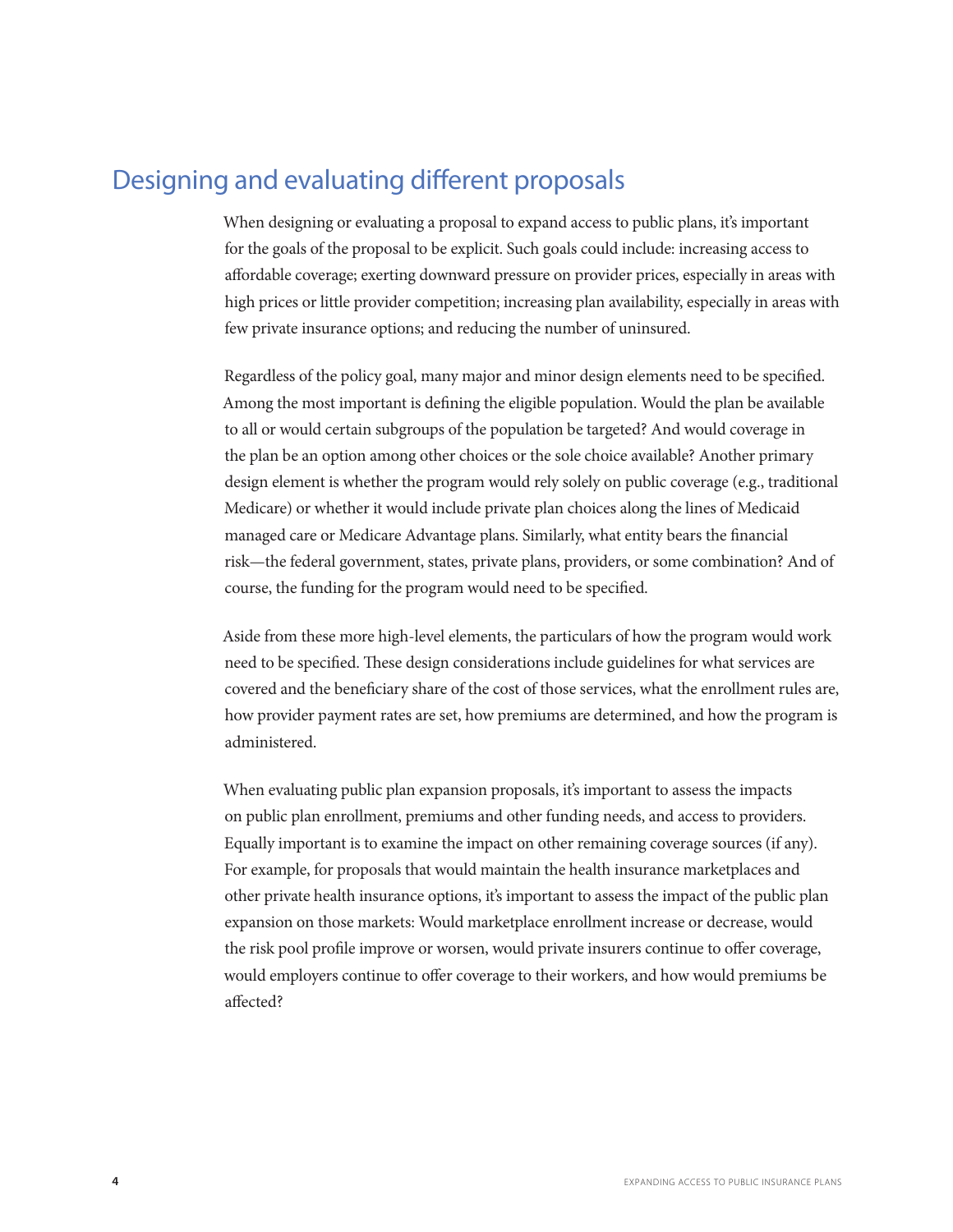# <span id="page-8-0"></span>Including a government-facilitated plan in the marketplaces

Under this approach, a government-facilitated or -administered health plan (also referred to here as a public plan) would compete with other plans in the ACA marketplaces. The primary difference between the government-facilitated plan and the participating private plans is that the government-facilitated plan would likely use provider payment rates based on Medicare or Medicaid, which can be much lower than the commercial provider payment levels, or some rate between those levels and commercial payment levels. In general, the government-facilitated plan would follow the rules of the ACA marketplaces, including the issue, rating, and benefit coverage rules, and would be part of the ACA single risk pool. To the extent that the same rules are not followed, either the public plan or the private plans could attract a disproportionate share of less-healthy individuals and find it more difficult to compete.

### Key design considerations:

#### **Where would the government-facilitated plan operate?**

Government-facilitated plans could be made available in all areas or be limited to particular exchanges, depending on the goal of the program. For instance, if a goal is to serve as a fallback option, the government-facilitated plan could be targeted to areas with no or few participating private insurers. If a goal is to address high provider prices, the governmentfacilitated plan could be targeted to areas with high provider prices. When determining what criteria would be used to determine public plan availability, an assessment should be made as to whether particular options would encourage or discourage private plan participation.

It would also need to be determined whether the government-facilitated plan would operate solely on the ACA exchanges and/or off the exchanges.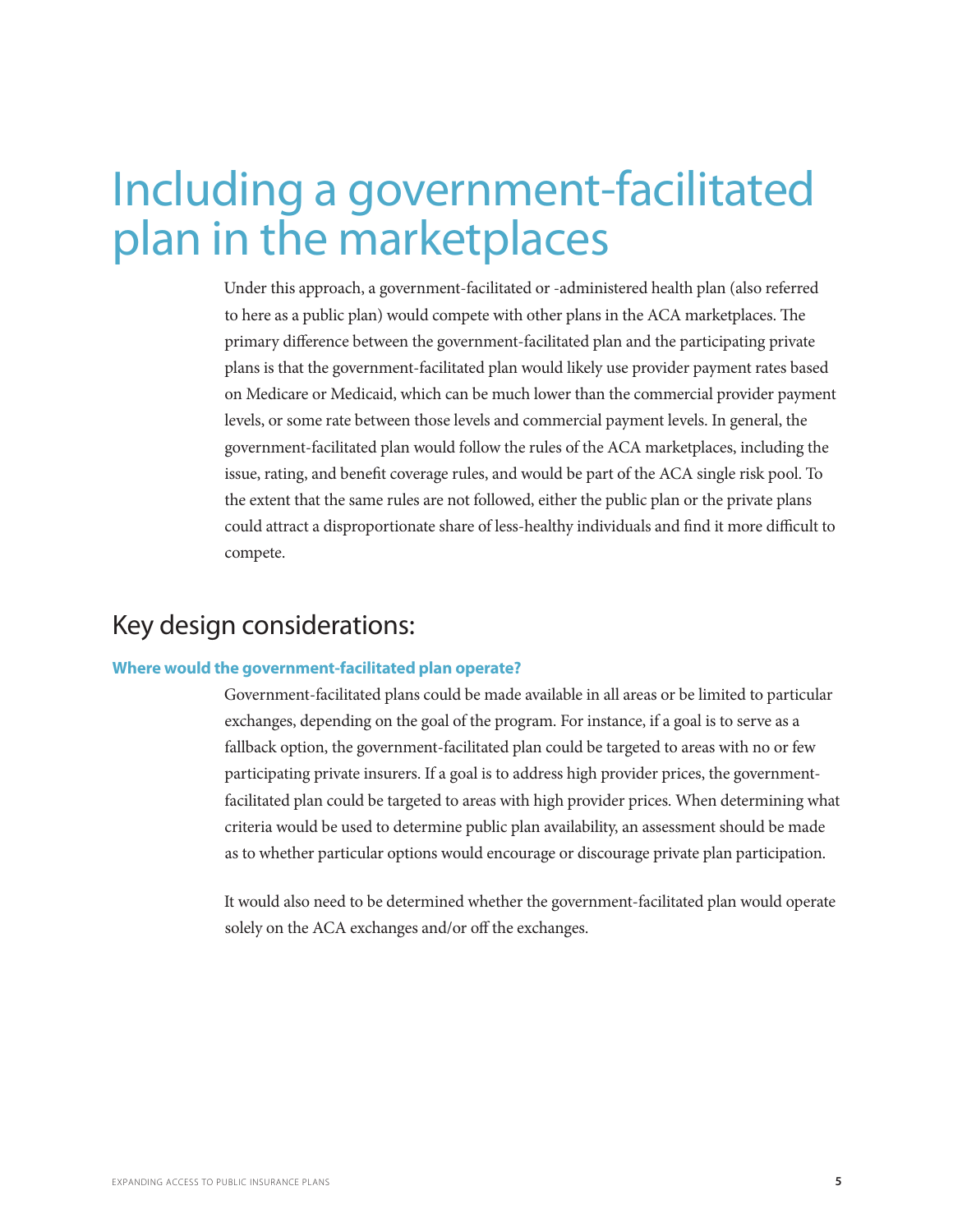#### **Who would be eligible to enroll in the government-facilitated plan? Would employers be allowed to enroll their workers? Would any individuals or groups be automatically enrolled?**

Presumably everyone currently eligible for ACA individual market coverage would be eligible to enroll in the government-facilitated plan, as one of the marketplace options. It's possible that in some geographic areas the public plan would be the only marketplace option available. Although this type of a proposed public plan expansion typically focuses on the individual market, it would need to be determined whether small and/or large employers would have access to the government-facilitated plan as well.

Another question is whether anyone eligible would be automatically enrolled in the public plan. Also, if any individuals more typically enrolled in other plans—such as Medicare, Medicaid, or employer-sponsored plans—would instead be targeted for individual market public plan enrollment, or automatically enrolled, the impact on each of the risk pools would need to be considered.

#### **What entity would administer the government-facilitated plan?**

A federal or state government entity could administer the public plan. Alternatively, the insurance and administrative tasks could be contracted out to a non-government entity, such as a managed care organization. Such tasks could include developing the plan design, setting premiums, premium collection, claims processing, ensuring regulatory compliance, risk adjustment processing, etc.

#### **How would the program be funded and who would bear the financial risk?**

It would need to be decided whether the program would be self-supporting through premiums (and perhaps also the federal government via ACA premium subsidies) or whether the program would have additional federal or state funding. Additional government funding solely for the government-facilitated plan compared with the private marketplace plans would affect premiums and create an unlevel playing field between the public plan and the private plans. Such advantages for the government-facilitated plan could affect marketplace participation among private plans.

Even if premiums are intended to fully fund the program, there could be a financial risk if the premiums turn out to be too low relative to plan costs (or a financial benefit if premiums exceed costs). What entity bears the risk—the federal government, states, and/or managed care organizations—depends on how the public plan is administered and whether there are risk-sharing mechanisms between the federal or state governments and participating managed care organizations.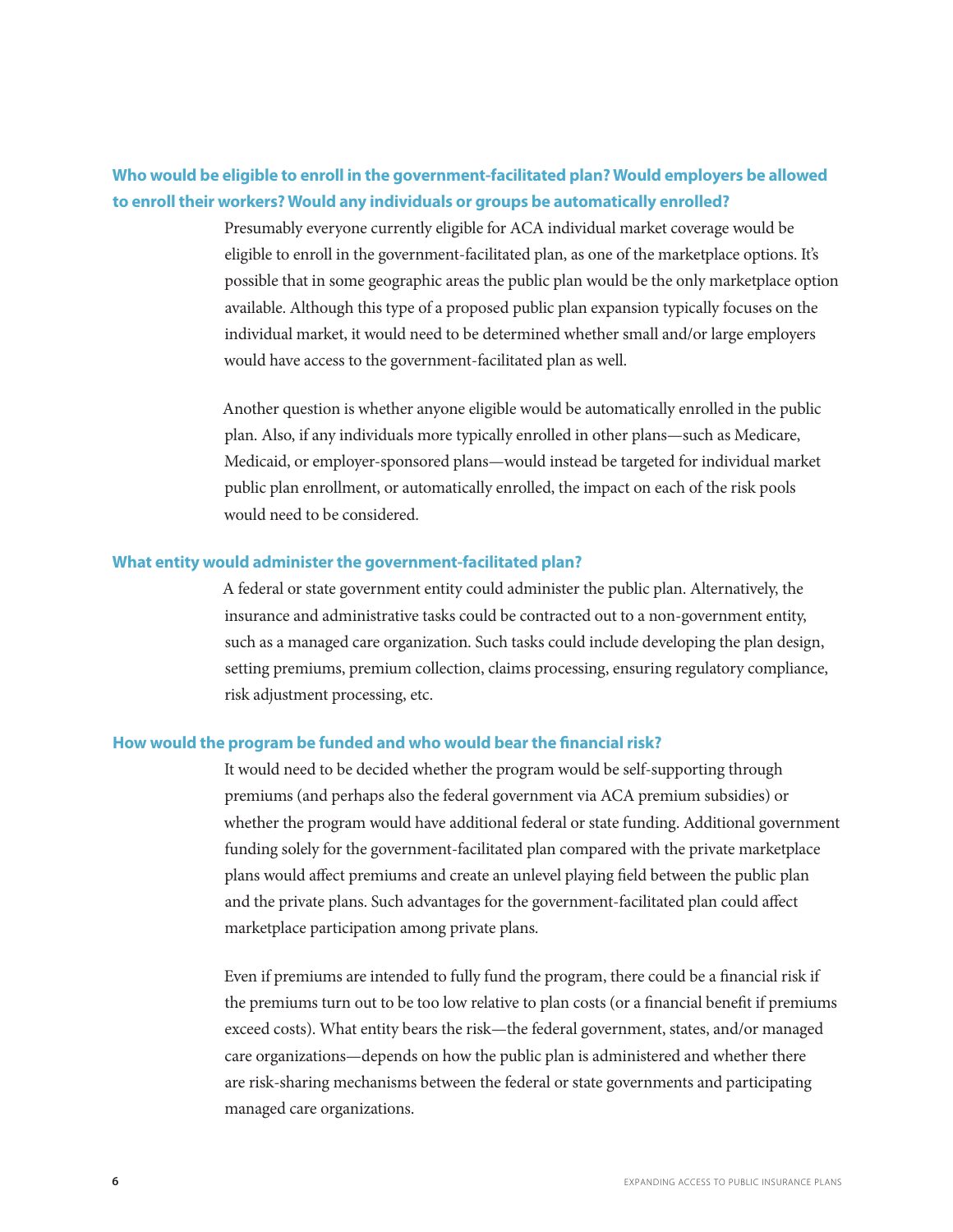#### **Would the government-facilitated plan be part of the single risk pool, following the same issue, rating, and benefit coverage rules as private plans?**

As long as it follows the same rules as private plans, the government-facilitated plan would most likely be part of the single risk pool. It would be required to cover the same benefits and follow the same issue and rating rules as other plans operating in the marketplaces. As a result, adverse selection concerns between the government-facilitated plan and private plans would be less as compared to having to compete under different rules. Differences in the risk profiles of the public plan and the private plans would be addressed at least partially through the risk adjustment program.

If, however, the government-facilitated plan were to compete under different rules, it could be more difficult to spread risks in the single risk pool and risk adjustment could be difficult to implement. As a result, the viability of plans attracting less-healthy individuals, whether the public plan or private plans, could be at risk.

#### **What provider payment rates would be used in the government-facilitated plan? Would the plan establish a provider network?**

The choice of what payment rates are used in the government-facilitated plan—Medicaid, Medicare, commercial, or some level between Medicare, Medicaid, and commercial rates would affect premiums, the willingness of providers to treat patients with public plan coverage, and the willingness of private plans to participate in the market. The broadness or narrowness of any provider networks would also affect the attractiveness of the plan and the risk profile of enrollees. These tradeoffs would need to be considered. Lower provider payment rates could result in lower premiums for the public plan, potentially offset to some extent by a lower degree of utilization control if managed care organizations don't administer the plan. But in the absence of other mechanisms to encourage provider participation (e.g., mandatory participation for providers participating in Medicare or Medicaid), provider payment rates would need to be high enough to ensure adequate access to care, which could be especially problematic in rural areas with few providers. Another question is whether lower provider payment rates in the government-facilitated plan could provide more leverage to private plans to negotiate lower payment rates. Or whether instead private plans would find it more difficult to compete, potentially leading to their exit from the market.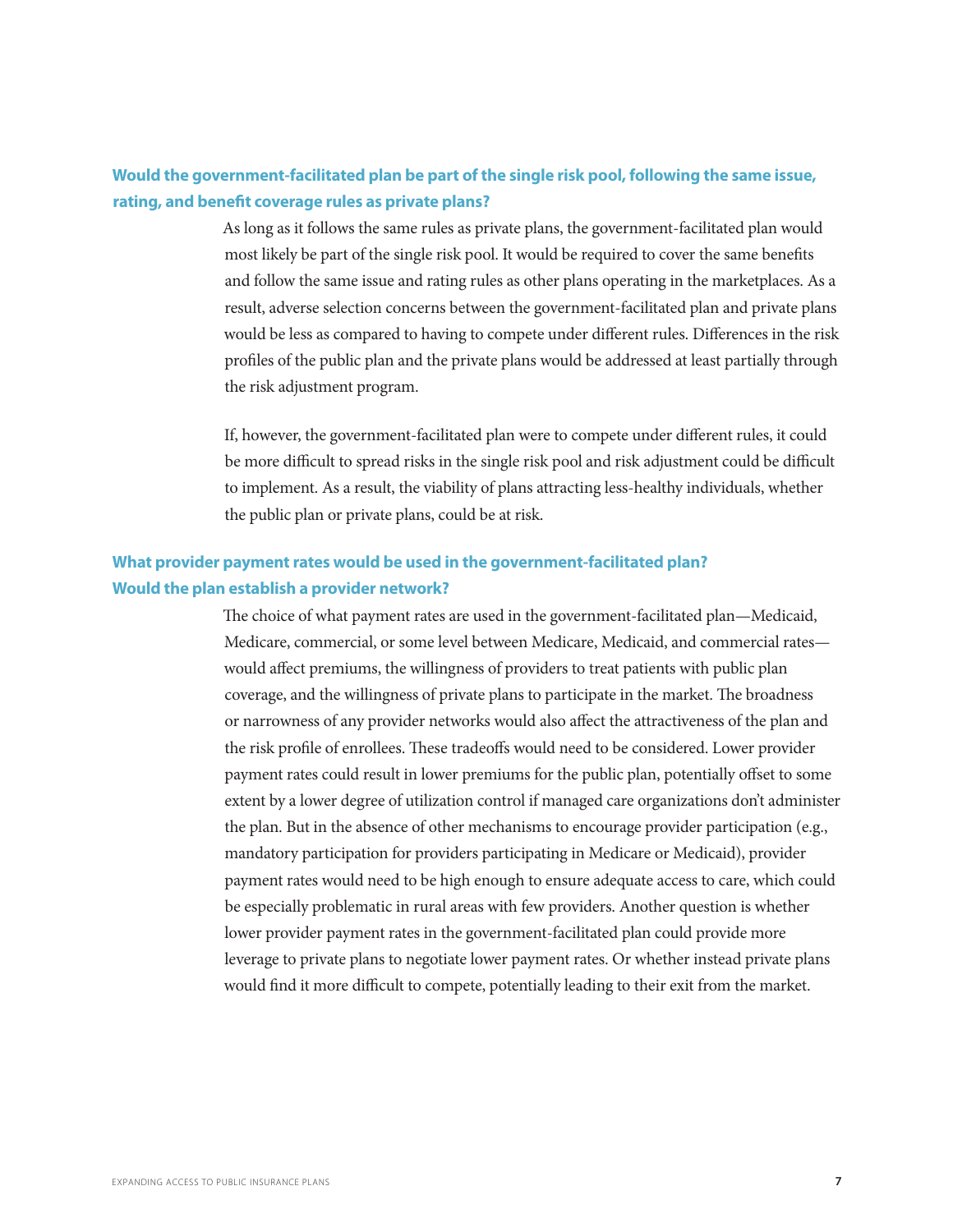#### **How would premiums be set?**

Assuming no external funding of the public plan (beyond any ACA premium subsidies), premiums would be set (by the administering government entity or a managed care organization) to cover expected claims and administrative costs. As long as the governmentfacilitated plan follows the ACA issue and rating rules, the premium factors used for the public plan would be the same as for the private ACA plans. Private plans are subject to medical loss ratio (MLR) requirements, limiting the share of premiums available for administration and profit. It would need to be determined whether the public plan would also be subject to the MLR requirement. If plan administration is shared between the federal or a state government and a private entity, it could be difficult to track the administrative expenses and determine the public plan MLR. In addition, it would need to be determined whether other requirements that affect premiums for private insurers would also apply to the public plan, such as health insurer taxes and fees and the need to hold adequate reserves.

#### **How would ACA premium subsidies be affected?**

Premium subsidies could be used toward the government-facilitated plan in the individual market, at least for on-exchange plans. Whether or not the premium for the governmentfacilitated plan is included in the calculation of the benchmark premium (the secondlowest-cost silver-tier plan) could affect subsidy levels, which in turn could affect enrollment dynamics. For instance, if the public plan affects the benchmark premium and results in lower premium subsidies, enrollment could shift from private plans to the lower-premium public plan. However, lower premium subsidies could result in lower enrollment more generally, potentially leading to a worsening of the risk pool.

It would also need to be determined whether individuals not already eligible for premium subsidies (e.g., because of eligibility for Medicaid or employer-sponsored coverage) would remain ineligible for premium subsidies.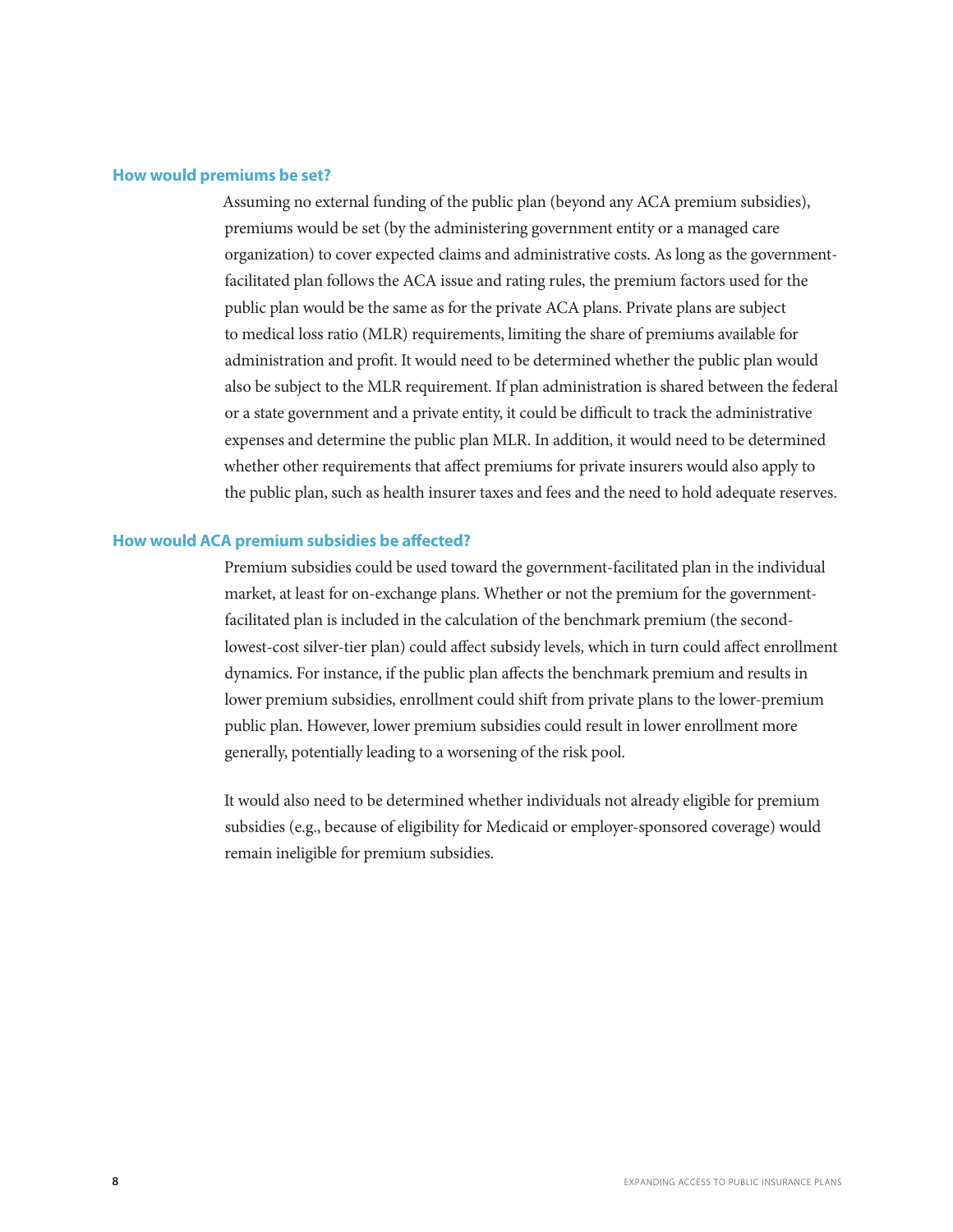## <span id="page-12-0"></span>Adverse selection and an unlevel playing field

"Adverse selection" describes a situation in which an insurer (or an insurance market as a whole) attracts a disproportionate share of unhealthy individuals. It occurs because individuals with greater health care needs, when given the opportunity, are more likely to purchase health insurance and to purchase health insurance with richer benefits or broader provider networks than individuals with fewer health care needs. Adverse selection can increase premiums for everyone in a health insurance plan or market because it results in a pool of enrollees with higher-than-average health care costs. Adverse selection is a byproduct of a voluntary health insurance market in which people can choose whether to purchase coverage and what coverage to purchase, depending in part on how their anticipated health care needs compare with the insurance premium charged.

Selection can also occur between plans or insurance markets if plans competing to enroll the same participants operate under different rules, often referred to as an unlevel playing field. If one set of plans operates under rules that are more advantageous to healthy or less costly individuals, then healthy or less costly individuals will migrate to those plans; less-healthy or more costly individuals will migrate to the plans more advantageous to them. In other words, plans that have rules more amenable to higher-risk/highercost individuals will experience adverse selection. In the absence of an effective risk adjustment program that includes all plans, upward premium spirals could result, threatening the viability of the plans more advantageous to higher-risk individuals.

Numerous rules governing health insurance can affect selection if they differ between competing plans or markets. These include rules regarding insurance issue and rating (e.g., how premiums can vary by age, health status, and geographic area; the presence and timing of open enrollment periods; whether pre-existing conditions can be excluded from coverage); benefit coverage requirements (e.g., essential health benefit requirements; cost-sharing requirements); and health insurer rules (e.g., minimum loss ratio requirements; reserve requirements; reporting requirements).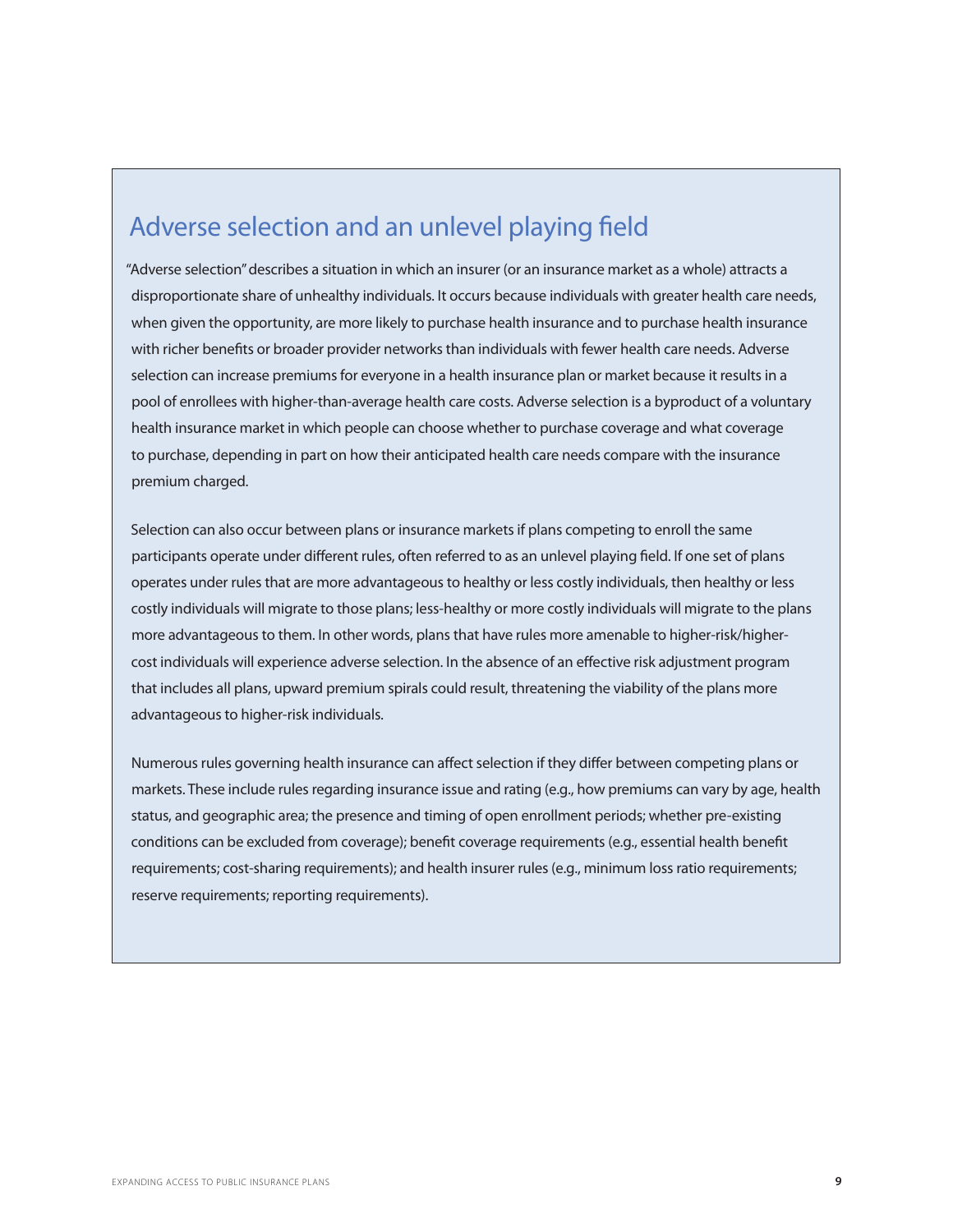# <span id="page-13-0"></span>Creating a Medicaid buy-in

Medicaid eligibility currently varies by state. In general, the federal government requires that state Medicaid programs cover low-income families (including parents, pregnant women, and children), low-income adults age 65 and older, and low-income individuals with disabilities. States also have the option to extend Medicaid eligibility to additional groups, including families and individuals above the minimum federal standards and otherwise eligible individuals with high medical expenses who have incomes exceeding the eligibility threshold (i.e., medically needy). Medicaid's benefit packages also differ by state, and within states by eligibility category. Medicaid is administered by states, but is jointly funded by the federal government and the states.

Under a Medicaid buy-in, individuals not currently eligible for Medicaid would be able to enroll directly into Medicaid and pay any applicable premiums. It would be administered by states. Unlike a government-facilitated public plan, it would operate outside of the exchange,<sup>1</sup> would not be part of the ACA single risk pool, and would not necessarily be subject to the same rules as ACA plans. How the Medicaid buy-in rules are structured and how they compare to the rules governing ACA plans would affect the enrollment, risk profiles, and premiums in both markets.

### Key design considerations:

#### **Where would Medicaid buy-in plans be available?**

A Medicaid buy-in plan could be made available on a state-by-state basis, at each state's discretion. If federal funds would be required, the buy-in program would also be subject to federal approval.

#### **Who would be eligible to enroll in a Medicaid buy-in? Would employers be allowed to enroll their workers? Would any individuals or groups be automatically enrolled?**

A Medicaid buy-in could be made available to everyone, or be limited to particular groups for instance individuals of certain ages, individuals without access to employer coverage or ACA subsidized coverage, or individuals with limited incomes. Other eligibility questions include whether the Medicaid buy-in is an option added to current coverage choices or is instead the only source of coverage for individuals eligible, whether certain populations are automatically enrolled in the buy-in plans, and whether employers can purchase buy-in

<sup>1</sup> It would be possible for Medicaid buy-in plans to operate within the ACA exchanges. However, those plans would likely have to meet the<br>ACA requirements regarding issue and rating rules, benefit requirements, etc. As a re facilitated plan option approach discussed above.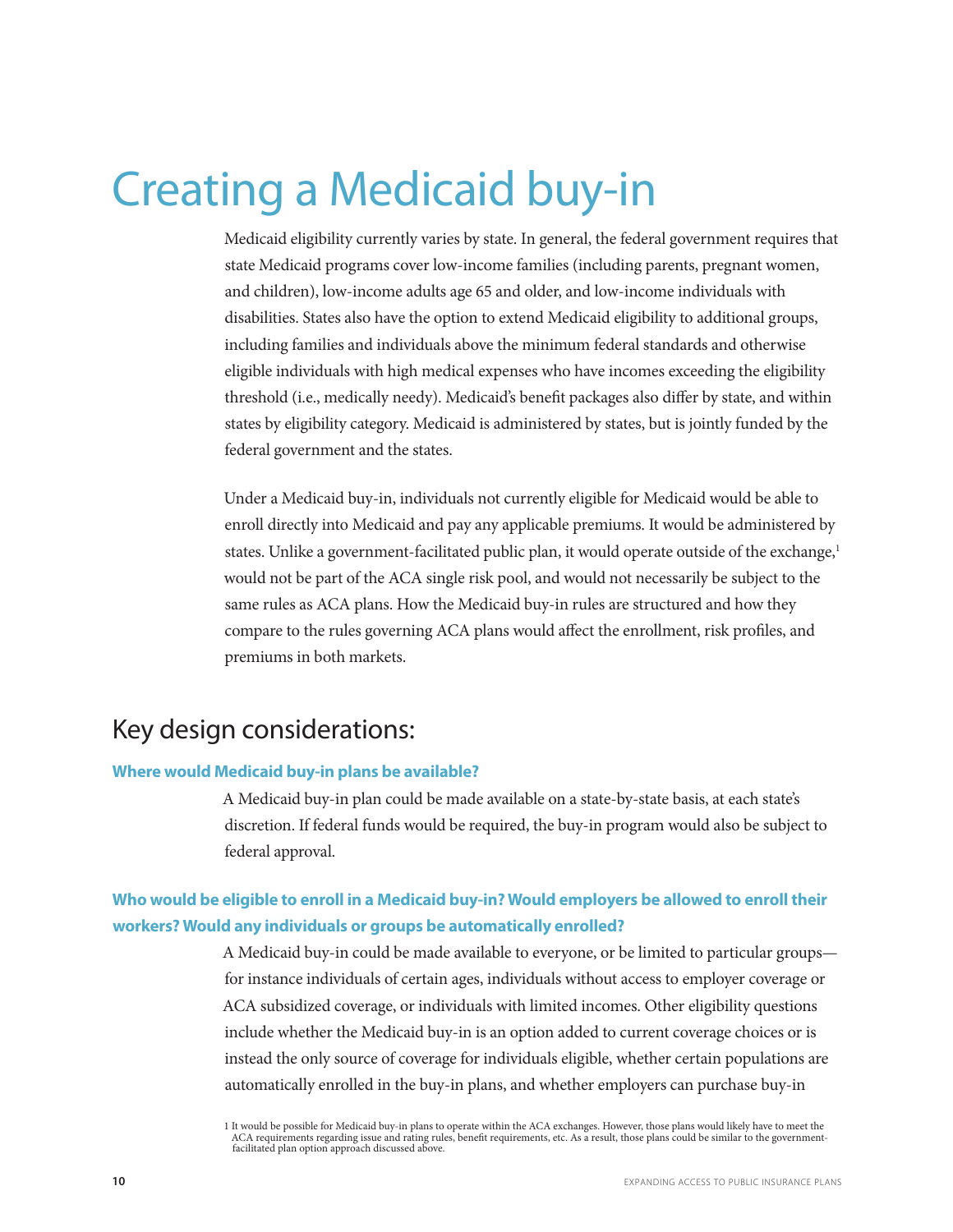plans for their employees. The impact on other insurance markets, including the individual and employer group markets, could be larger the more expansively buy-in eligibility is defined.

Aside from eligibility, any enrollment rules would need to be determined. For instance, would there be limited open enrollment periods (and if so, would those coincide with ACA enrollment periods) or could individuals move into and out of the buy-in at any time? The latter could increase adverse selection effects between the buy-in program and other insurance markets.

#### **Would the buy-in include traditional Medicaid coverage and/or coverage through a Medicaid managed care organization (MCO)?**

Many states allow or require segments of their Medicaid beneficiaries to enroll in a managed care plan, and in 2016, about two-thirds of Medicaid enrollees were in a comprehensive managed care plan.<sup>2</sup> Such coverage is provided by risk-bearing Medicaid MCOs, which receive capitated rates to cover the costs of Medicaid benefits and associated administrative costs and profit. Would buy-in enrollees have the same options or requirements?

The buy-in population could be very different from the current Medicaid population in terms of their health care needs. Private insurers with expertise in the current Medicaid population, or a particular segment thereof, might not necessarily have expertise in a broader buy-in population. If enrollment in a Medicaid managed care plan is allowed or required in a Medicaid buy-in program, plans for currently eligible Medicaid beneficiaries might need to be distinct from plans for the buy-in population. Would MCOs be allowed to offer managed care plans to the buy-in population but not the currently eligible population, or vice versa?

#### **How would the Medicaid buy-in program be funded?**

It would need to be decided whether the program would be self-supporting through buyin premiums (and perhaps also the federal government via ACA premium subsidies) or whether the program would have additional state or federal funding.

2 Medicaid and CHIP Access Commission, <u>[MACStats: Medicaid and CHIP Data Book](https://www.macpac.gov/wp-content/uploads/2018/12/December-2018-MACStats-Data-Book.pdf)</u>, December 2018. Medicaid managed care enrollment is<br>generally highest among non-disabled children and adults, and lower for disabled and aged b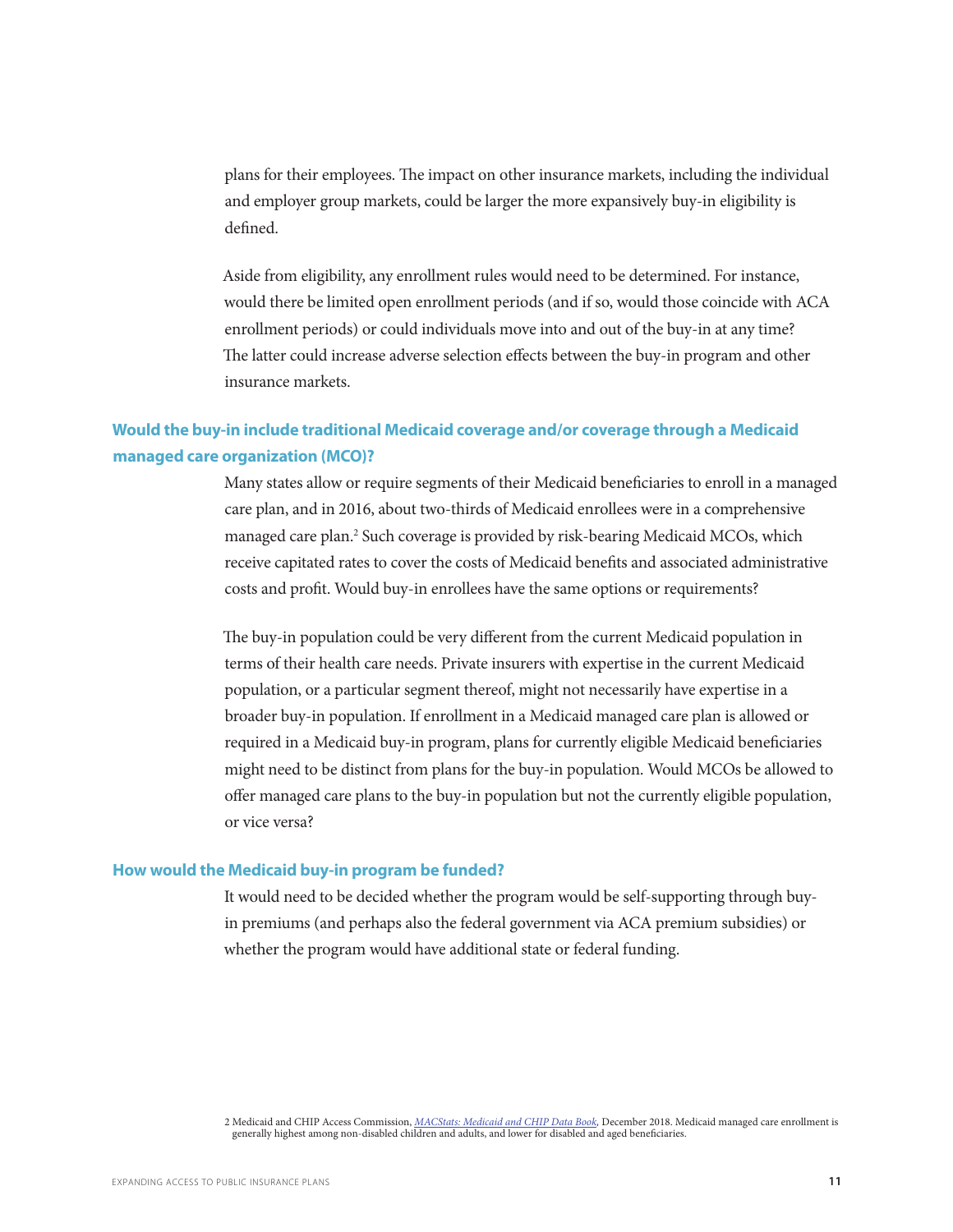#### **How would the Medicaid buy-in be administered?**

States would administer the program, but could contract with private MCOs to perform insurance and administrative tasks.

#### **What benefits would be covered?**

Federal rules require that Medicaid cover a broad range of benefits, including inpatient and outpatient hospital services and physician services, but states are allowed the option to cover additional benefits. As a result, Medicaid benefits vary considerably among states and also vary within states by Medicaid eligibility category. Medicaid mandated benefits include some services not considered part of ACA essential health benefits, and exclude some benefits that are. For instance, prescription drugs and physical therapy are not mandated Medicaid benefits but can be covered as optional benefits. States must offer nursing facility and home health care benefits, and can offer other long-term care services on an optional basis. Long-term care services are not typically covered by private health insurance plans. Because Medicaid is targeted to a low-income population, patient cost-sharing is usually held to a minimum.

It would need to be determined what benefits a Medicaid buy-in would cover. Would they reflect benefits the state currently uses for one or more of its eligibility categories, the ACA essential health benefits, or some other set of benefits? Also, would cost-sharing requirements change from the state's current requirements, which could be lower than those under ACA plans?

How benefits and cost-sharing are defined under a Medicaid buy-in plan and how they compare to those in ACA coverage could affect selection between the Medicaid buy-in plan and ACA coverage.

#### **What would provider payment rates be under a Medicaid buy-in plan?**

Provider payment rates would affect buy-in premiums as well as provider willingness to treat buy-in enrollees. Medicaid provider payment rates are often low compared with Medicare and commercial payment rates. If payment rates were set higher than current Medicaid rates, providers could be more willing to participate, but premiums would be higher. Payment rates for any new services covered would also need to be determined. A question is whether lower provider payment rates in the Medicaid buy-in plan could provide more leverage to individual and group market plans to negotiate lower payment rates. Or instead would private plans find it more difficult to compete with the buy-in, potentially leading to their exit from the individual or group market.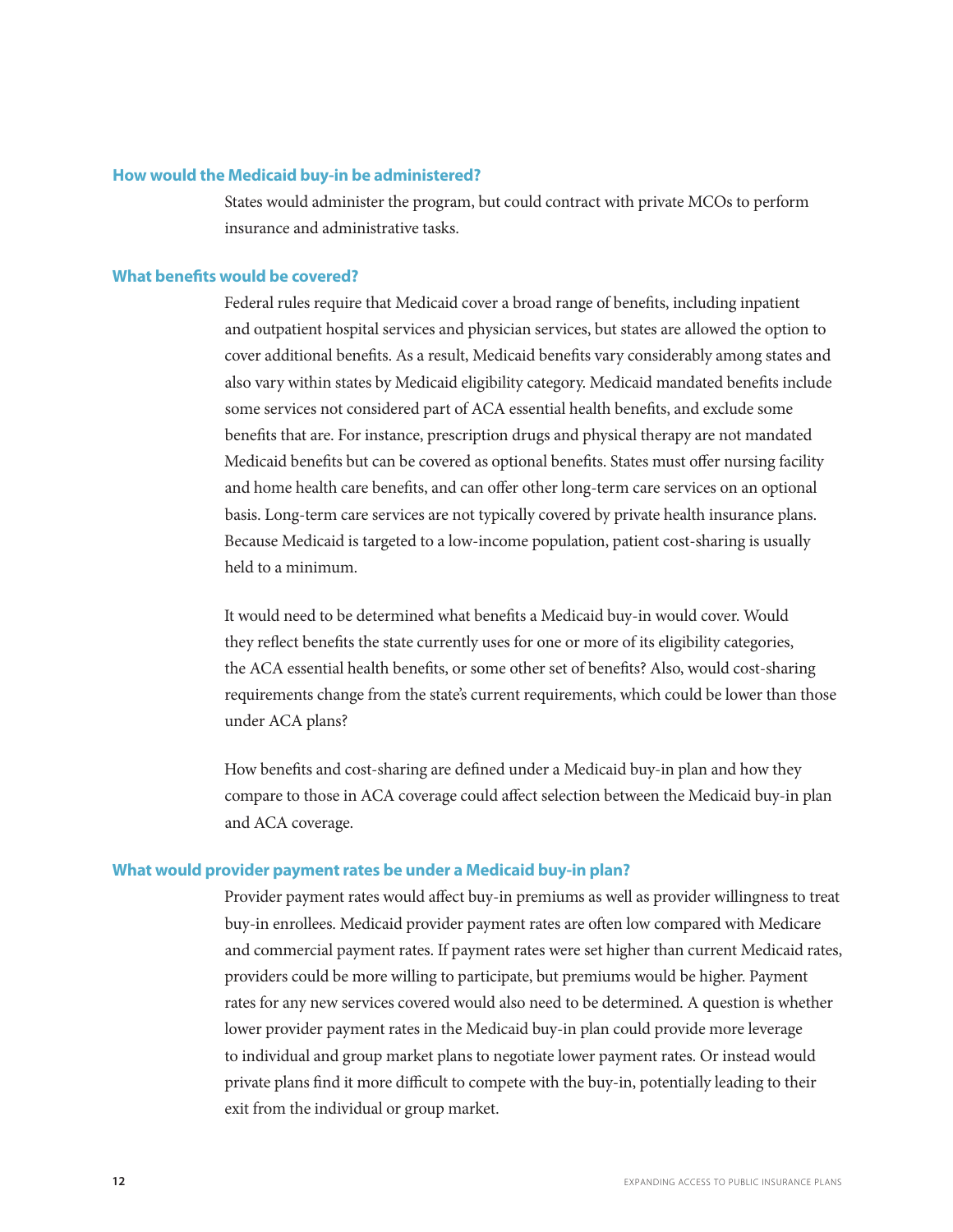#### **How would Medicaid buy-in premiums be set?**

A key question is whether Medicaid buy-in premiums would be self-supporting or whether they would be subsidized by the state or federal government (aside from any premium subsidies provided to low-income enrollees through the buy-in program or through ACA premium subsidies, if applicable). If premiums are to be self-supporting, they would need to reflect the expected claims plus administrative costs for the buy-in population; any premiums for current Medicaid beneficiaries likely would be unaffected unless other changes are also made to the current Medicaid program. Even if premiums are intended to fully fund the program, there could be a financial risk if the premiums turn out to be too low relative to plan costs (or a financial benefit if premiums exceed costs). What entity bears the risk—the federal government, states, and/or managed care organizations—depends on how the buy-in plan is administered and whether there are risk-sharing mechanisms between the federal or state governments and participating MCOs.

It would also need to be determined whether and how buy-in premiums would be allowed to vary by individual characteristics, such as age or geographic area. If allowable premium rating factors differ from those in ACA plans, there could be selection effects between buyin plans and ACA plans. Depending on the buy-in rules, lower-cost people could be better off purchasing buy-in coverage compared with ACA plans or other coverage choices, or vice versa. The buy-in plans would likely not be included in the ACA single risk pool, so there wouldn't be risk adjustment between buy-in plans and ACA plans. Even if it were desired to include buy-in plans in ACA risk adjustment, it could be difficult to do so, especially if the buy-in plans have different benefits and rating rules.

If more than one MCO were to participate in the buy-in program, there may need to be risk adjustment among participating organizations to reflect the risk profiles of different MCOs and reduce incentives for MCOs to avoid high-cost enrollees.

#### **Could individuals use ACA premium subsidies toward a Medicaid buy-in plan?**

It would need to be determined whether ACA premium subsidies could be used toward Medicaid buy-in premiums, and if so, whether and how buy-in premiums are used when determining the ACA benchmark plan. The latter could be complicated if buy-in plans cover different benefits or have different actuarial values than ACA plans. Allowing ACA premium subsidies to be used for Medicaid buy-in coverage could reduce enrollment in ACA plans, potentially reducing the viability of the ACA marketplaces. It could also reduce overall enrollment if the buy-in premium was used to determine the ACA benchmark premium and lower ACA premiums subsidies resulted.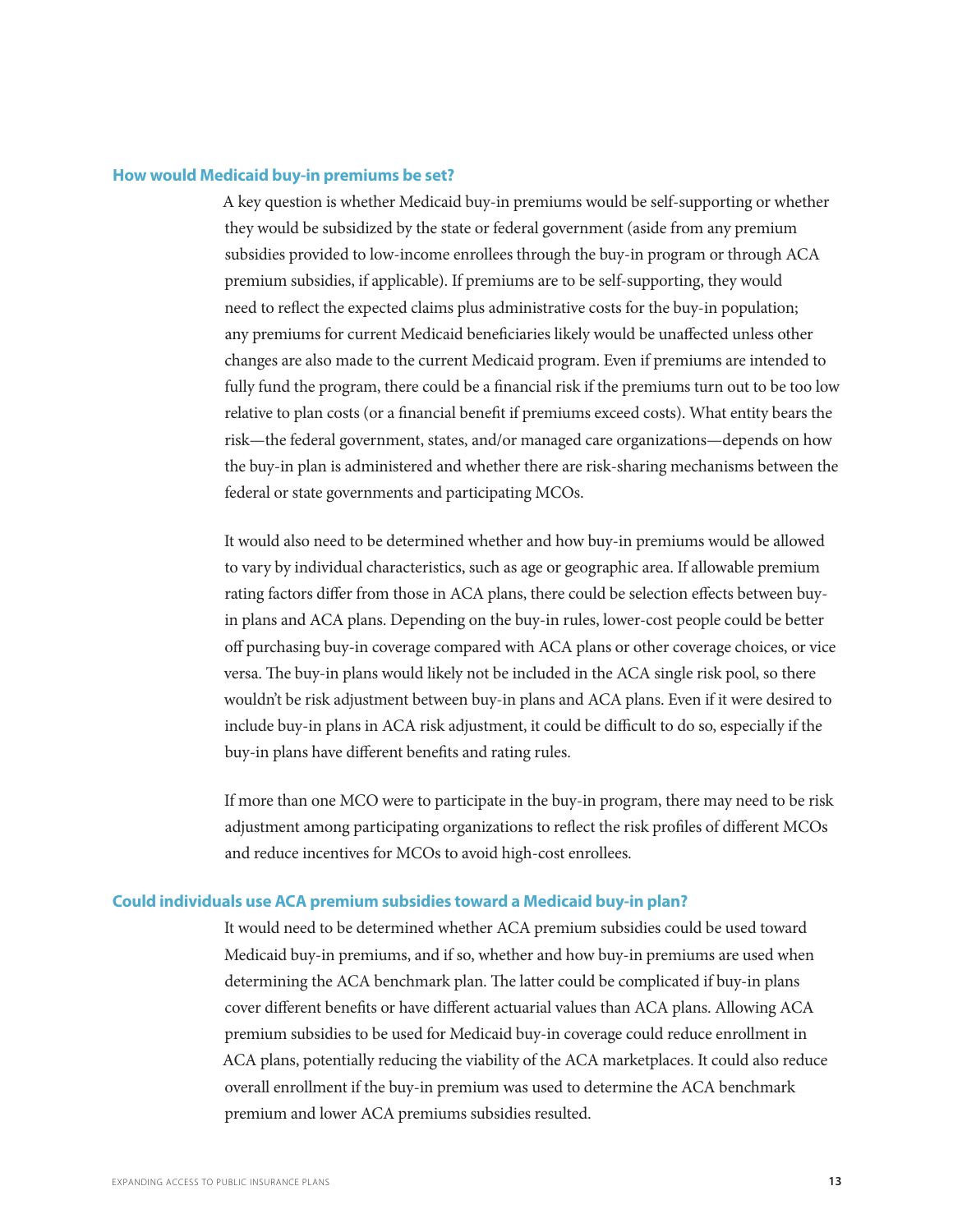# <span id="page-17-0"></span>Creating a Medicare buy-in

Medicare eligibility is currently limited to individuals aged 65 and older and individuals younger than 65 meeting certain disability criteria. Under a Medicare buy-in, individuals not currently eligible for Medicare would be able to enroll directly into Medicare and would pay any applicable premiums. It would have many similarities to a Medicaid buyin, but rather than being administered by states it would be administered by the federal government. It would operate outside of the exchange,<sup>3</sup> would not be part of the ACA single risk pool, and would not necessarily be subject to the same rules as ACA plans. How the Medicare buy-in rules are structured and how they compare to the rules governing ACA plans would affect the enrollment, risk profiles, and premiums in both markets. A Medicare buy-in could also affect the employer group health insurance market if coverage is extended to individuals who would be otherwise covered by employer plans.

### Key design considerations:

#### **Where would Medicare buy-in plans be available?**

A Medicare buy-in plan could be made available nationwide. The federal nature of the program could make it more difficult to limit a buy-in to particular areas, perhaps unless done as a demonstration project.

#### **Who would be eligible to enroll in a Medicare buy-in? Would employers be allowed to enroll their workers? Would any individuals or groups be automatically enrolled?**

A Medicare buy-in could be made available to everyone, or be limited to particular groups, for instance individuals of certain ages (e.g., ages 55-64) or individuals without access to employer coverage. Other eligibility questions include whether the Medicare buy-in would be an option added to current coverage choices or would instead be the only available source of coverage for individuals eligible, whether certain populations would be automatically enrolled in the buy-in plans, and whether employers could purchase buy-in plans for their employees. The impact on other insurance markets, including the individual and employer group markets, could be larger the more expansively buy-in eligibility is defined.

<sup>3</sup> It would be possible for Medicare buy-in plans to operate within the ACA exchanges. However, those plans would likely have to meet the ACA requirements regarding issue and rating rules, benefit requirements, etc. As a result, those plans could be similar to the government-facilitated plan approach discussed above.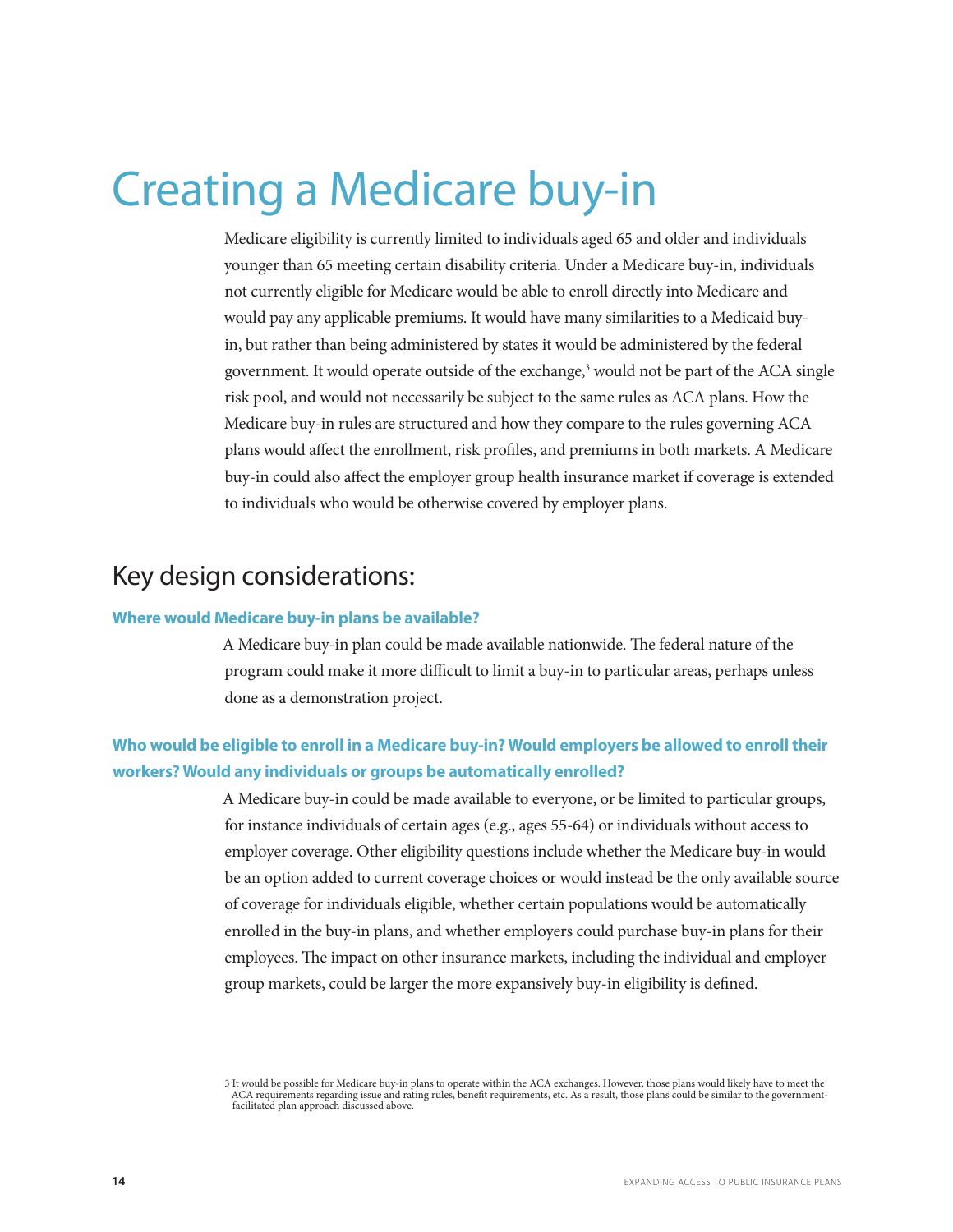Aside from eligibility, any enrollment rules would need to be determined. For instance, would there be limited open enrollment periods (and if so, would those coincide with ACA or Medicare enrollment periods) or could individuals move into and out of the buy-in at any time? The latter could increase any selection effects between the buy-in program and other insurance markets.

#### **Would the buy-in include traditional Medicare coverage and/or Medicare Advantage coverage?**

Current Medicare beneficiaries have the option of enrolling in traditional Medicare or in a Medicare Advantage plan. Would buy-in enrollees have the same options? Under traditional Medicare, the federal government bears the financial risk, although providers can sometimes share in that risk, for instance through bundled payments or accountable care organizations. Under Medicare Advantage, private plans bear the financial risk, although again, that risk can be shifted to or shared with providers depending on the provider payment arrangement. Under Part D prescription drug plans, private plans and the federal government bear the financial risk, with the latter shouldering much of the catastrophic costs of high-cost beneficiaries through a reinsurance program.

The buy-in population could be very different from the current Medicare population in terms of their health care needs. Private insurers with expertise in the current Medicare population may not necessarily have expertise in the buy-in population. If Medicare Advantage plans are included in the buy-in program, would plans for currently eligible Medicare beneficiaries be distinct from plans for the buy-in population? Would insurers be allowed to offer MA plans to the buy-in population but not the currently eligible population, or vice versa?

#### **How would the program be funded?**

 It would need to be decided whether the program would be self-supporting through buy-in premiums (and perhaps also the federal government via ACA premium subsidies) or whether the program would have additional federal funding. As long as the buy-in premiums are fully self-supporting, there would be no net impact on the Medicare trust funds. However, state Medicaid budgets could be affected, depending on any changes in state funding responsibility for beneficiaries dually eligible for Medicare and Medicaid.

#### **What entity would administer the buy-in program?**

The federal government would administer the buy-in. As with the current Medicare program, some insurance and administrative tasks could be contracted out to private entities, through Medicare Advantage plans or other private contractors.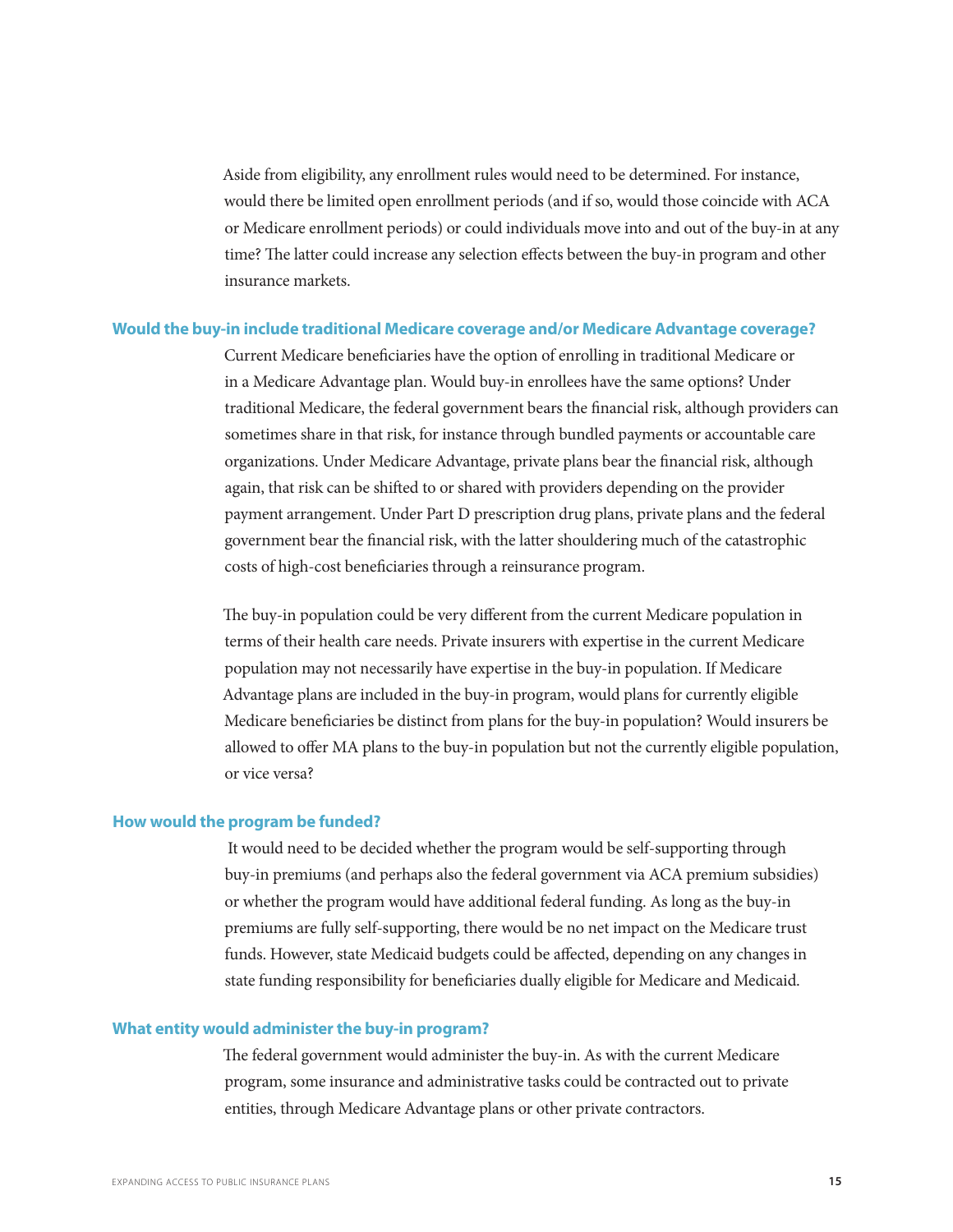## <span id="page-19-0"></span>What is the current Medicare benefit structure?

Under traditional Medicare, benefits are covered by three separate parts. Medicare Part A covers inpatient hospital and post-acute services; Part B covers physician and outpatient hospital services; Part D covers prescription drugs. Each part is subject to different deductibles and coinsurance requirements. Eligible individuals automatically have Part A coverage, but parts B and D are optional. Private MA plans are more integrated and cover all of the services covered by the traditional Medicare program. MA plans (also known as Medicare Part C) can also provide benefits beyond those in traditional Medicare and are available both with and without prescription drug coverage.

Medicare benefits do not cover all of the ACA-required essential health benefits. For instance newborn care and prescription drug coverage is not required. And although MA plans have out-of-pocket limits, traditional Medicare coverage does not. Individuals with traditional Medicare can have supplemental coverage, in the form of an individually purchased Medigap plan or retiree benefits provided from a former employer. And low-income Medicare beneficiaries can have additional benefits and cost-sharing protections through Medicaid and Part D low-income subsidies.

#### **What benefits would be covered?**

Many decisions about benefits under a Medicare buy-in would need to be made, including:

- For a traditional Medicare buy-in option, would individuals have to choose both parts A and B? Would Part D coverage also be mandatory under either a traditional Medicare or Medicare Advantage buy-in option?
- Would buy-in benefits be supplemented in order to meet ACA essential health benefit requirements and the needs of a broader eligible population?
- What cost-sharing requirements and/or protections would be included?
- Would supplemental coverage, such as Medigap coverage, be available to buy-in enrollees?
- Would Medicare Advantage special needs plans (SNPs)—which tailor coverage to particular groups, such as those with specific conditions or dually eligible for Medicaid be available to the buy-in population?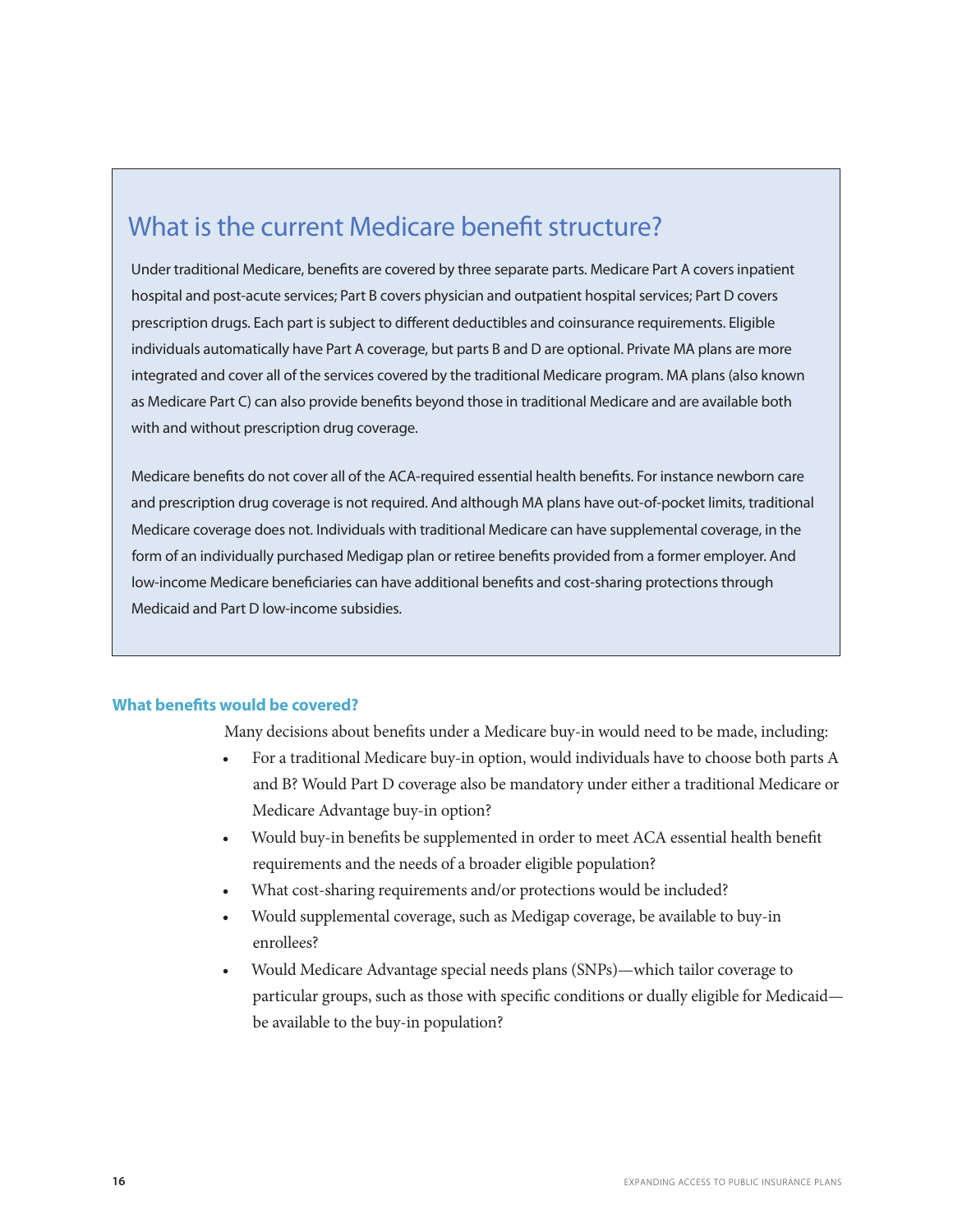How benefits are defined under a Medicare buy-in plan and how they compare to benefits in ACA coverage could affect selection between the Medicare buy-in plan and ACA coverage. Estimates of the actuarial value of the traditional Medicare program range from 80 percent<sup>4</sup> to 84 percent.<sup>5</sup> These findings suggest that Medicare coverage is in the range of an ACA gold metal tier plan, although differences in underlying benefits can affect such comparisons.

#### **What would provider payment rates be under a Medicare buy-in plan?**

Provider payment rates would affect buy-in premiums as well as provider willingness to treat buy-in enrollees. If payment rates were set higher than current Medicare rates, providers could be more willing to participate, but premiums would be higher. Payment rates for any new services would also need to be determined. A question is whether lower provider payment rates in the Medicare buy-in plan compared to commercial coverage could provide more leverage to individual and group market plans to negotiate lower payment rates. Or instead would private plans find it more difficult to compete with the buy-in, potentially leading to their exit from the individual or group markets.

#### **How would Medicare buy-in premiums be set?**

A key question is whether Medicare buy-in premiums would be self-supporting or whether they would be subsidized by the federal government or states (aside from any premium subsidies provided to low-income enrollees through the buy-in program or through ACA premium subsidies, if applicable). If premiums are to be self-supporting, they would need to reflect the expected claims plus administrative costs for the buy-in population. Unless there were a specific policy goal to have cross subsidies between the current Medicare population and the buy-in population (or other changes made to the current Medicare program), premiums for current Medicare beneficiaries likely would be unaffected.

The federal government would be at risk if buy-in premiums for traditional Medicare were set too low relative to plan costs (and could benefit if premiums exceed costs). If MA plans are included as a buy-in choice, they would be at financial risk if those premiums were set too low. If a Medicare buy-in program is federally subsidized, there would need to be a structure to allocate the government subsidy, especially if MA buy-in plans are available. Additional subsidies for buy-in plans compared with individual or group market coverage would affect premiums and enrollment, potentially affecting the availability of individual and group market plans.

<sup>4</sup> Frank McArdle, Ian Stark, Zachary Levinson, and Tricia Neuman, ["How Does the Benefit Value of Medicare Compare to the Benefit Value](https://kaiserfamilyfoundation.files.wordpress.com/2013/01/7768-02.pdf) [of Typical Large Employer Plans? A 2012 Update](https://kaiserfamilyfoundation.files.wordpress.com/2013/01/7768-02.pdf)," Kaiser Family Foundation issue brief, April 2002. The Medicare actuarial value estimate

includes prescription drug coverage. 5 Daniel W. Bailey, ["Actuarial Value and the Actuarial Value of Original A/B Medicare,](https://www.soa.org/Library/Newsletters/In-Public-Interest/2014/january/ipi-2014-iss9-bailey.aspx)" *In the Public Interest,* Issue 9*,* January 2014. The Medicare actuarial value estimate reflects parts A and B only and does not include prescription drug coverage.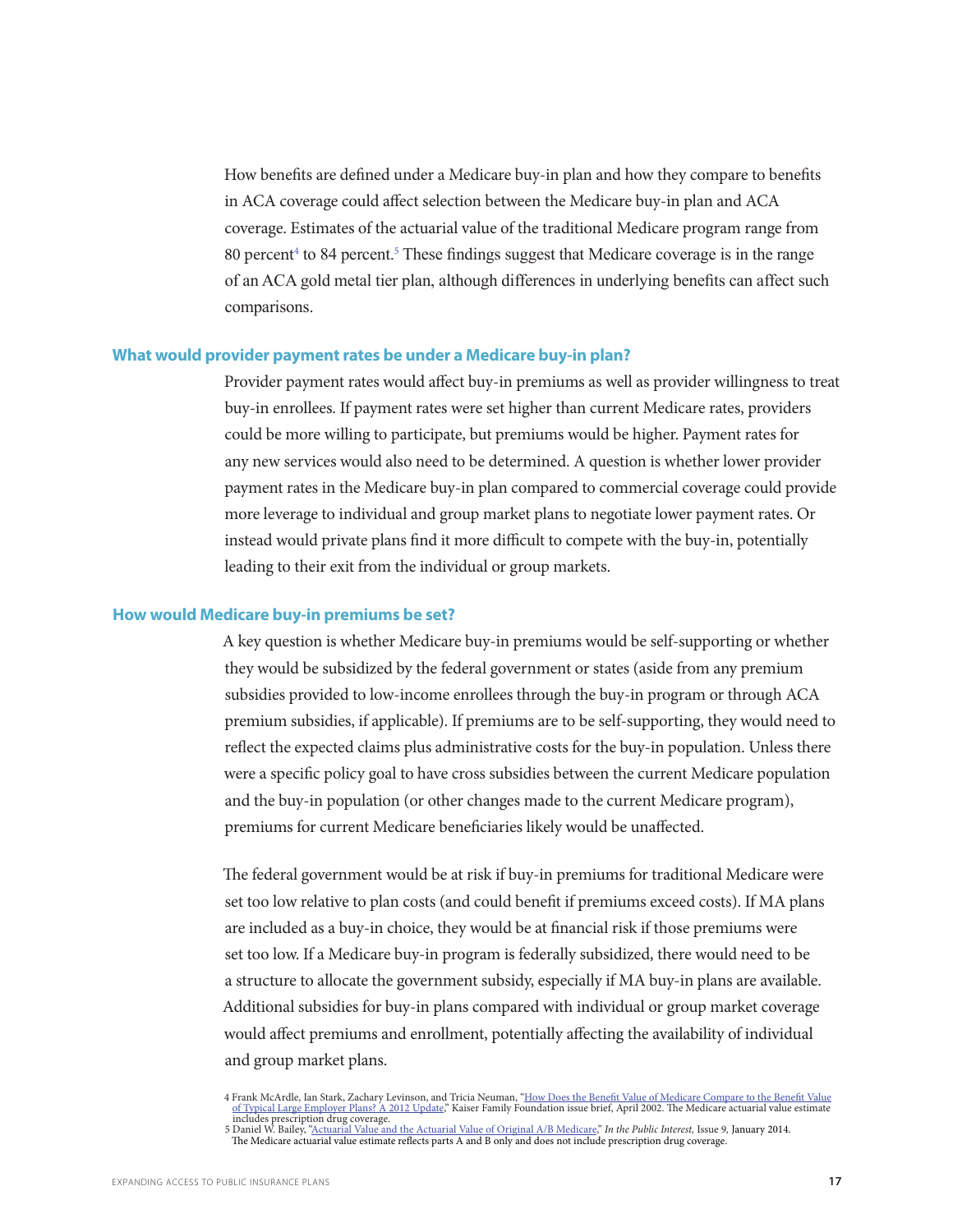<span id="page-21-0"></span>It would also need to be determined whether and how buy-in premiums would be allowed to vary by individual characteristics, such as age or geographic area. If allowable premium rating factors differ from those in ACA plans, there could be selection effects between buyin plans and ACA plans. Depending on the buy-in rules, higher-cost people could be better off purchasing buy-in coverage than other available coverage, or vice versa. In addition, setting a uniform national buy-in premium could result in high buy-in enrollment in areas with higher ACA premiums and lower enrollment in areas with lower ACA premiums. The buy-in plans would likely not be included in the ACA single risk pool, so there wouldn't be risk adjustment between buy-in plans and ACA plans. Even if it were desired to include buyin plans in ACA risk adjustment, it could be difficult to do so, especially if the buy-in plans have different benefits and rating rules.

Aside from any risk adjustment between ACA plans and buy-in plans, if private plans participate in the program, there might need to be risk adjustment among buy-in plans to reflect the risk profiles of different buy-in plans and to reduce incentives for plans to avoid high-cost enrollees.

#### **Could individuals use ACA premium subsidies toward a Medicare buy-in plan?**

It would need to be determined whether ACA premium subsidies could be used toward Medicare buy-in premiums, and if so, whether and how buy-in premiums are used when determining the ACA benchmark plan. The latter could be complicated if buy-in plans cover different benefits or have different actuarial values than ACA plans. Allowing ACA premium subsidies to be used for Medicare buy-in coverage could reduce enrollment in ACA plans, potentially reducing the viability of the ACA marketplaces. It could also reduce overall enrollment if the buy-in premium was used to determine the ACA benchmark premium and lower ACA premiums subsidies resulted.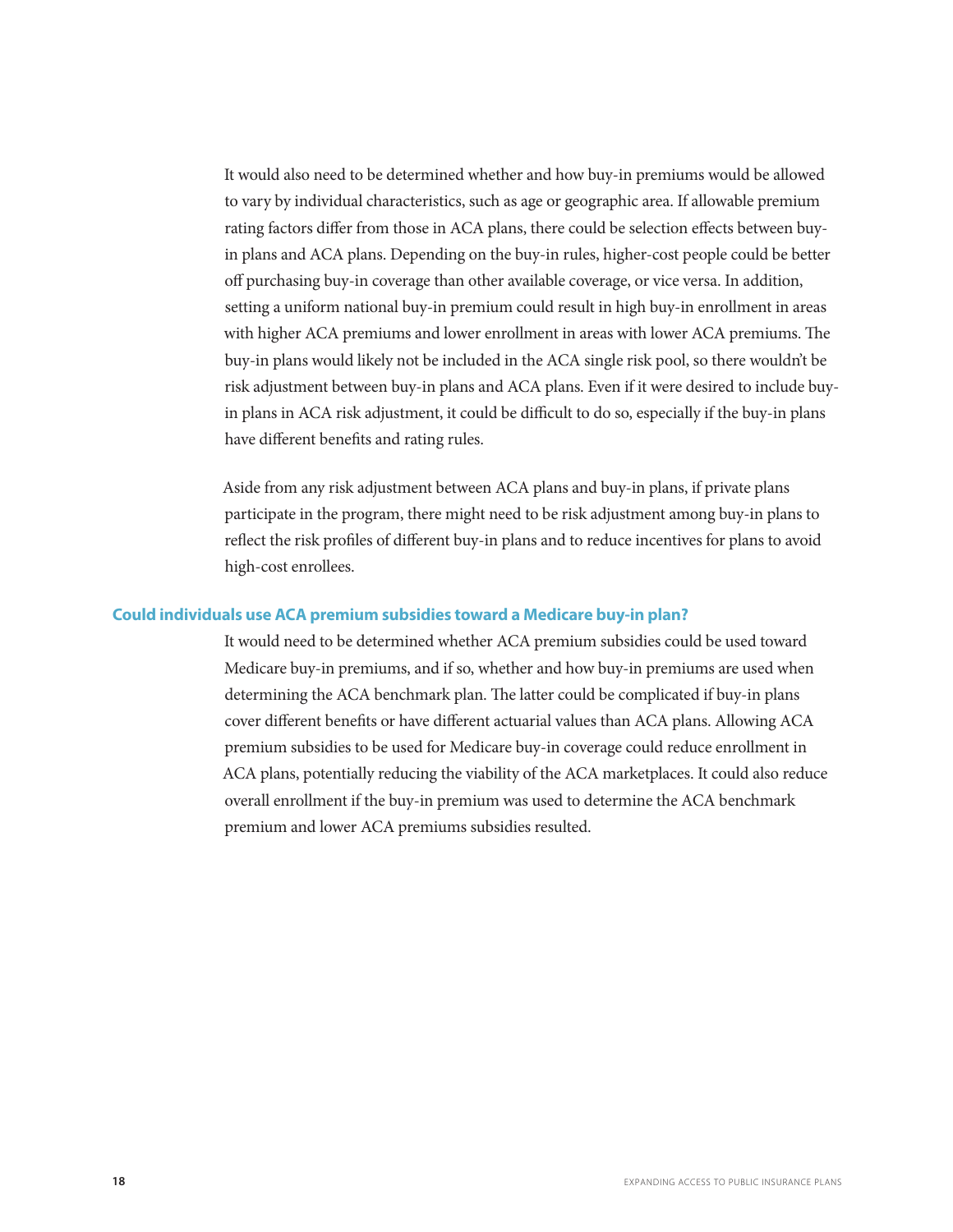## <span id="page-22-0"></span>Medicare for more or for all

Rather than creating a Medicare buy-in option, other approaches would more directly expand Medicare. These approaches range from extending Medicare eligibility by lowering the eligibility age (e.g., to age 55), extending Medicare eligibility to all U.S. residents, or extending Medicare eligibility to all and also restructuring the program to provide more comprehensive coverage. The latter two approaches are often referred to as "Medicare for All" or "single payer," and they would replace most or all other sources of coverage. However, the design details of particular proposals could be different and have different implications.

### Key design considerations:

#### **Where would Medicare eligibility be extended?**

A reduction in the Medicare eligibility age would be made available nationwide. The federal nature of the program would make it more difficult to extend eligibility only to particular geographic areas.

#### **How would Medicare eligibility be extended?**

Medicare eligibility could be extended to all regardless of age, or the Medicare eligibility age could be lowered, for instance to age 55. Unlike a buy-in approach, in which Medicare could be one of many insurance coverage options, under a Medicare eligibility change, Medicare would become the primary source of coverage for those eligible, replacing other sources of coverage. Other coverage could potentially be available to supplement Medicare coverage.

#### **Would the Medicare expansion include traditional Medicare coverage and/or Medicare Advantage coverage?**

Presumably a change in the Medicare eligibility age would result in newly eligible Medicare beneficiaries having the same choices as current Medicare beneficiaries. That is, they would have a choice of enrolling in traditional Medicare (in which the federal government bears the financial risk) or in a risk-bearing Medicare Advantage plan and/or Part D plan. However, a policy to increase Medicare eligibility to more or to all could also include more structural changes to the Medicare coverage options, including the extent to which private plans remain available and how they compete with traditional Medicare.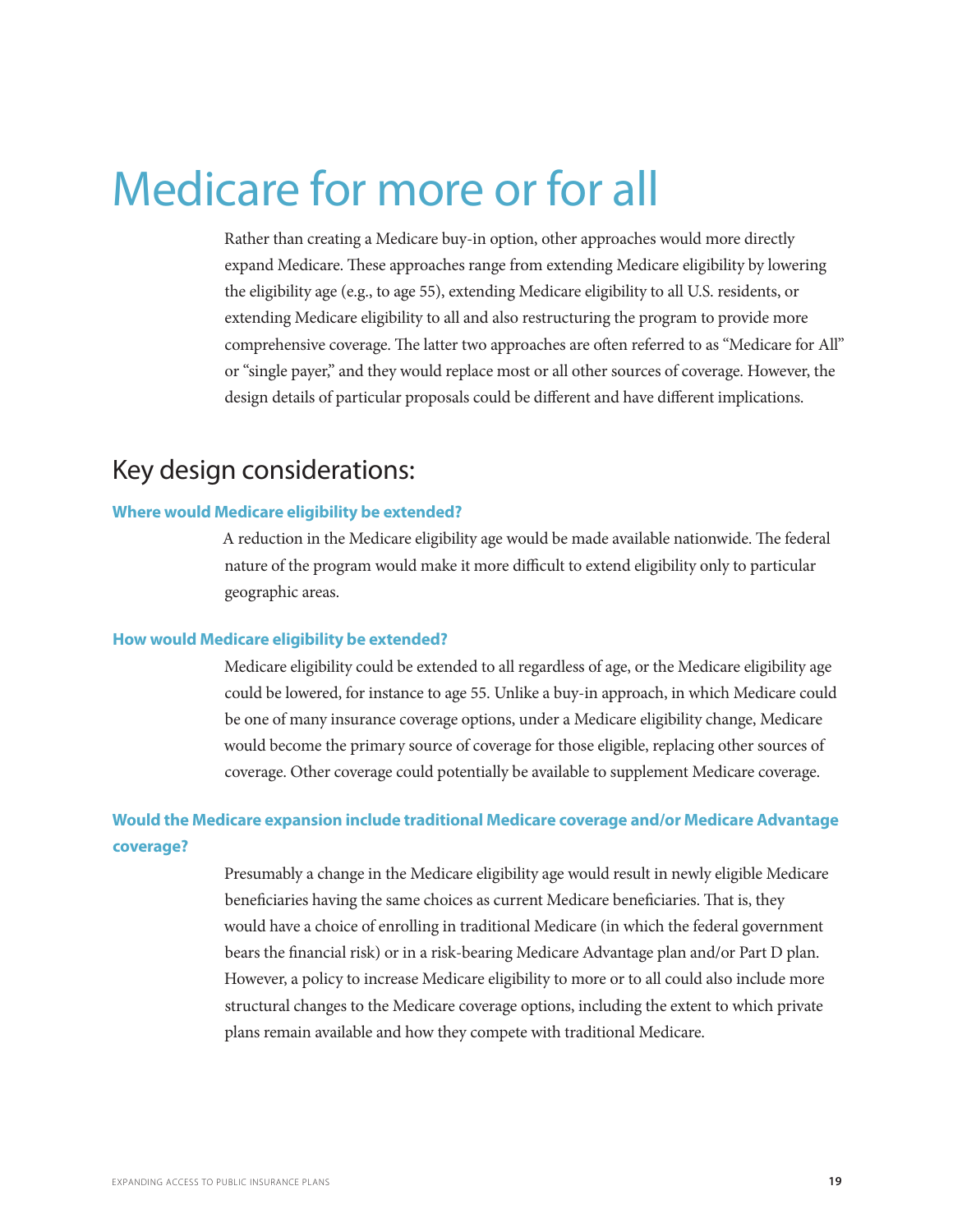The newly eligible population could be very different from the current Medicare population in terms of their health care needs. Private insurers with expertise in the current Medicare population might not necessarily have expertise in the newly eligible population or could evaluate the relative health management opportunities differently for the newly eligible population. But unlike a Medicare buy-in approach, it might be more administratively difficult for Medicare Advantage plans to have separate plans for the currently eligible Medicare beneficiaries and the newly eligible beneficiaries.

#### **How would the program be funded?**

Medicare is currently funded by a combination of federal payroll taxes, beneficiary premiums, and general tax revenues. An expansion of Medicare would require additional funding, especially as the current Medicare program is already facing serious financial challenges. Non-Medicare health spending is financed by a range of payers, including individual premiums and out-of-pocket costs, employer premium contributions, and state and federal governments, via taxpayer funds. Financing needs for non-Medicare spending would decline if more of the population becomes covered by Medicare. Therefore, it is important to determine how Medicare would be financed and also the net effect on total health care financing.

To the extent that Medicare would continue to be at least partially financed by beneficiary premiums, it would need to be determined whether and how premiums would vary among enrollees (e.g., by age or income).

#### **What entity would administer the expansion program?**

The federal government would administer the expansion. As with the current Medicare program, some insurance and administrative tasks could be contracted out to private entities, through Medicare Advantage plans or other private contractors.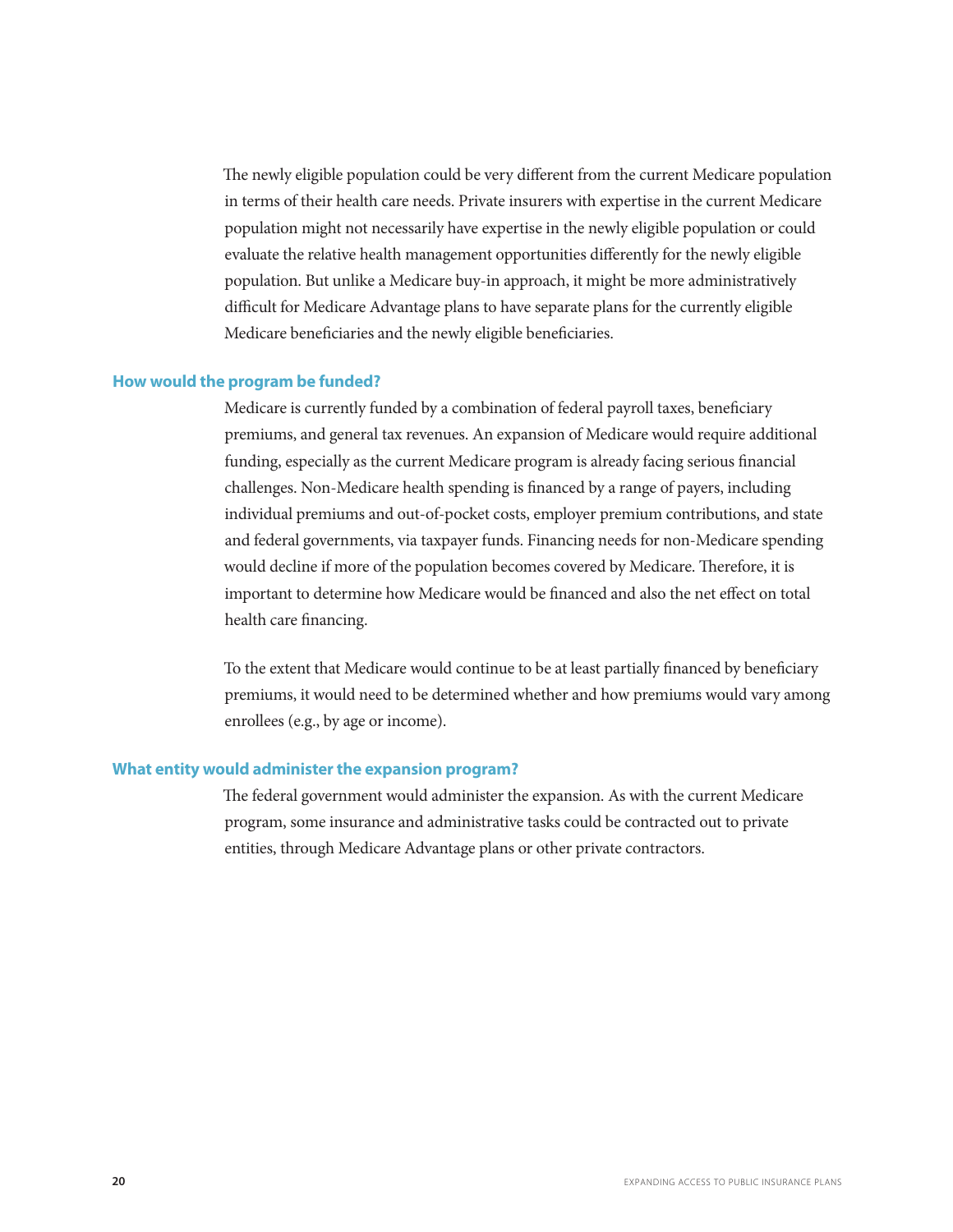## <span id="page-24-0"></span>How Medicare is currently financed

Medicare benefits are financed through two trust funds. The Hospital Insurance (HI) trust fund supports Medicare Part A, which covers inpatient hospital care and post-acute care services such as skilled nursing facility care and home health care services. The Supplementary Medical Insurance (SMI) trust fund supports Medicare Part B—hospital outpatient care, doctor visits, lab tests, and medical supplies—and Part D prescription drug coverage. Medicare Advantage plans are paid out of both funds, in applicable proportions.

*HI Trust Fund.* According to the 2018 Medicare trustees report, payroll taxes comprise 87 percent of HI trust fund revenues. The payroll tax rate is 1.45 percent for both workers and employers; self-employed workers pay 2.9 percent. Workers with incomes exceeding \$200,000 (\$250,000 for married couples) pay an additional 0.9 percent payroll tax on income exceeding the threshold. Other sources of HI income include a portion of the federal taxes on Social Security benefits, premiums from voluntary enrollees not eligible for premium-free Part A, and interest on trust fund assets. The HI trust fund had built up a surplus of \$202 billion at the end of 2017 but is projected to be depleted in 2026. At that time, tax revenues are projected to cover only 91 percent of program costs, with the share declining to 79 percent in 2050.

No current provision exists for general fund transfers to cover HI expenditures in excess of dedicated revenues, so additional revenues would need to be raised, benefits cut, or some combination of the two. Eliminating the HI deficit over the next 75 years would require an immediate 28 percent increase in payroll taxes, an immediate 17 percent reduction in expenditures, or some combination of both. Deferring action would require larger increases in payroll taxes or larger reductions in expenditures to attain long-term trust fund solvency.

*SMI Trust Fund.* Medicare's SMI trust fund receives nearly three-quarters of its funding from federal general tax revenues. Standard per beneficiary premiums for parts B (\$135.50 per month in 2019) and D (\$33 per month in 2019) are set to equal one-quarter of coverage costs; high-income beneficiaries pay a larger share of costs. Low-income Part D beneficiaries receive federal premium assistance and pay lower premiums. As a result, beneficiary premiums account for 26 percent of Part B costs and 17 percent of Part D costs. Part D receives 13 percent of its funding from states to reflect the federal assumption of prescription drug costs for dually eligible beneficiaries. Aside from interest on the trust funds, the remaining funding comes from general revenues—72 percent for Part B and 70 percent for Part D.

The SMI trust fund is expected to remain solvent because its financing is reset each year to meet projected future costs. But increases in SMI costs will require increases in beneficiary premiums and federal tax dollars, which will add pressure to the federal budget. SMI general revenue funding is scheduled to increase from 1.6 percent of gross domestic product (GDP) in 2017 to 2.8 percent in 2092.

SMI premium increases similarly will place pressure on beneficiaries, especially when considered in conjunction with increasing beneficiary cost-sharing expenses. The average beneficiary expenses (premiums and cost-sharing) for parts B and D combined currently equal 24 percent of the average Social Security benefit. These expenses are projected to 34 percent of the average Social Security benefit by 2092.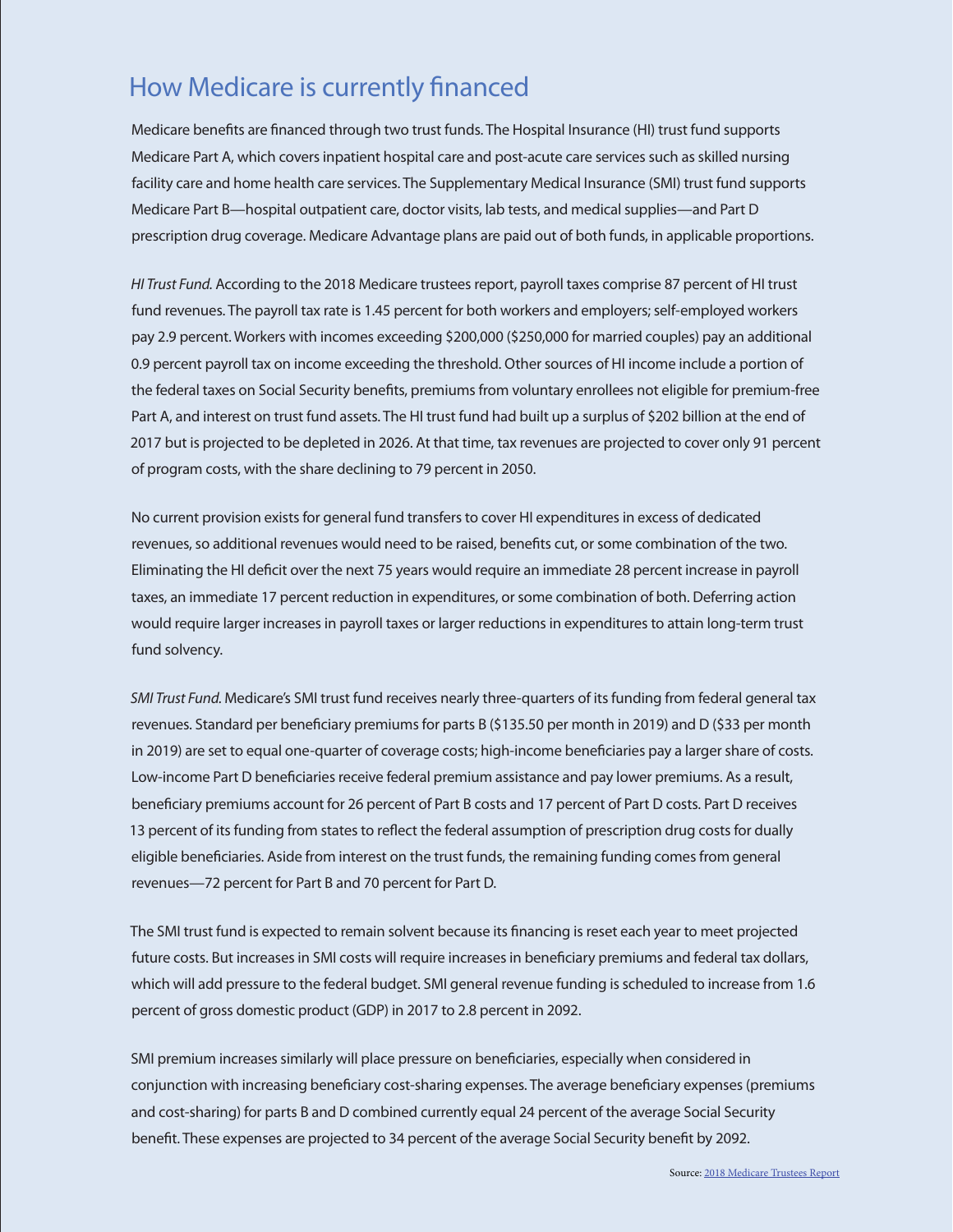#### **What benefits would be covered?**

Many decisions about benefits would need to be made, including:

- Would Medicare benefits be supplemented to meet the needs of a broader eligible population, including benefits covered by Medicaid and employer plans?
- Would traditional Medicare retain its separate parts A, B, and D component structure, or would the benefit design be more integrated, consistent with other types of coverage such as ACA individual market plans and employer coverage?
- What cost-sharing requirements and/or protections would be included?
- Would supplemental coverage, such as Medigap coverage, continue to be available to Medicare enrollees?
- Would Medicaid continue to provide additional benefits and cost-sharing protections to low-income beneficiaries?

#### **Would other coverage options be available?**

As noted above, aside from the potential availability of supplemental plans, Medicare would replace other sources of coverage for those eligible for Medicare. As a result, there would not be selection concerns between Medicare and other plans. However, there would be disruption as individuals shift from their existing source of coverage to Medicare. Whether individuals are better off under current coverage sources or Medicare depends on any differences in benefits and cost-sharing requirements, provider networks, premiums, and taxes.

If Medicare extends eligibility only to certain age groups, the risk pools of other sources of coverage would shrink, with premiums reflecting the risk pool composition of the remaining enrollees. To the extent that other coverage sources continue, there might need to be coordination between Medicare and other coverage sources. For instance, if the Medicare eligibility age is lowered (as opposed to being extended to all) it would need to be determined how Medicare would coordinate with active and retired workers with employer coverage. Also, what would happen to coverage for dependents if older workers became eligible for Medicare but the dependents are not yet eligible?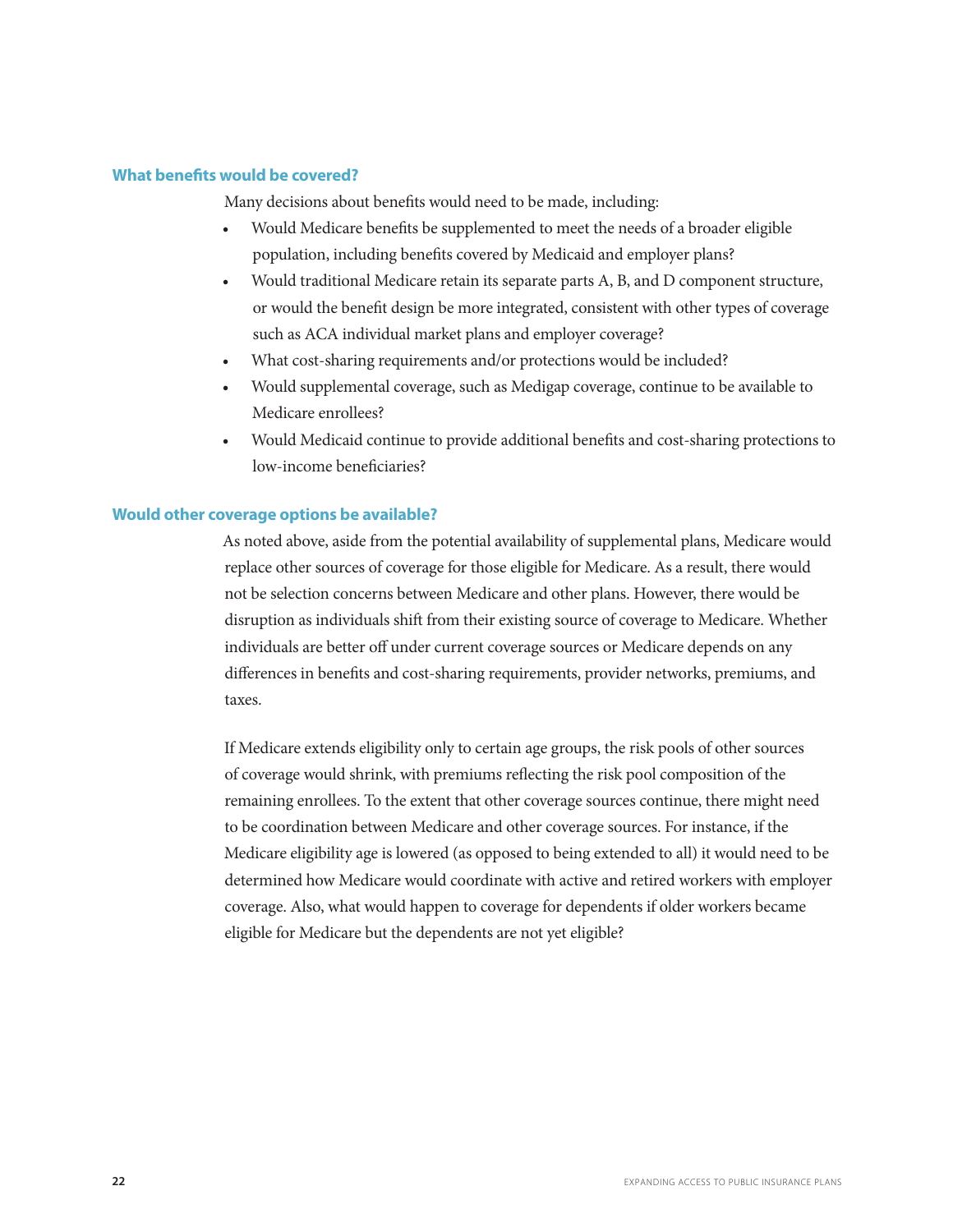### What is a single payer health insurance system?

In general, "single payer" means the health insurance system covers the health care spending for all of a specified population and is financed by the government, typically from tax revenues. Although the term describes how the system is financed, it does not define who employs the health care providers. The term "socialized medicine" differs from "single payer" in that the former refers to a system in which the government not only pays for the medical spending, but also owns the health care facilities and employs the physicians and other health care workers.

The Medicare program is often referred to as a single payer system. Medicare is currently financed through payroll taxes, beneficiary premiums, as well as federal income taxes. Medicare covers medical services for eligible beneficiaries, and care is received from private health care providers. Medicare is not operated completely by the government, however. Private insurers participate through Medicare Advantage and the Part D prescription drug program. About one-third of Medicare beneficiaries were enrolled in MA plans in 2018, and all Medicare Part D coverage is offered by private insurers. In addition, beneficiaries participating in the traditional Medicare program can choose to purchase private Medigap plans that supplement Medicare coverage.

#### **What would provider payment rates be under Medicare?**

Under a Medicare for all expansion, it would need to be determined whether payment rates would continue at current Medicare rates. If so, for those beneficiaries currently covered by Medicaid, providers would generally be paid more than under the current system, and for commercially insured patients, provider payments would decrease. Even if on average provider rates remain unchanged, individual providers could be better or worse off, depending on their patient mix. Because total Medicare spending reflects not just provider payment rates but also utilization, one consideration is whether any reduction in provider payment rates would be offset by less utilization control. Payment rates for any new services would also need to be determined. If MA plans continue to be available, it would also need to be determined whether the MA requirement that out-of-network providers are paid Medicare fee-for-service rates would be retained.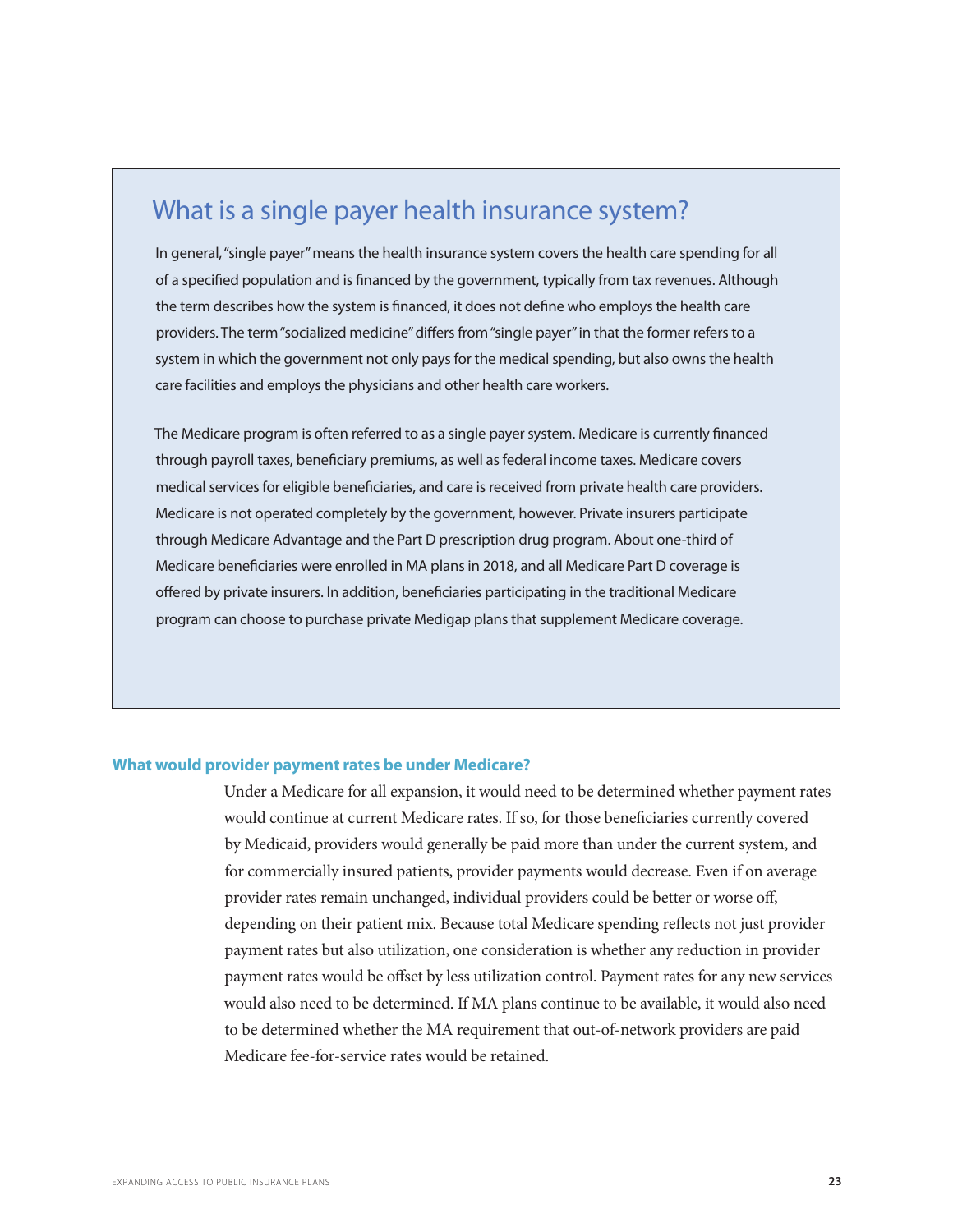In the long run, provider payment rates reflect not only where they were set initially, but also how they grow over time. For most Medicare services, Congress determines how Medicare provider payment rates are increased from year to year, although the secretary of Health and Human Services sets the updates for particular service categories. These updates reflect in part a determination of whether payments cover providers' costs and whether Medicare beneficiaries have adequate access to high-quality providers, as well as a goal of spending Medicare funds efficiently. Setting Medicare payments low can help put pressure on providers to lower their costs and provide care more efficiently. However, if low payments result in reduced access to care or provider financial losses, there could be pressure on Congress to increase rates more rapidly.

#### **How would Medicare expansion premiums be set?**

As noted above, standard Medicare parts B and D premiums are set equal to 25 percent of program costs. Higher-income beneficiaries pay higher premiums for parts B and D, and lower-income beneficiaries pay lower premiums for Part D. (Low-income beneficiaries can also have Part B premiums paid by Medicaid.) Premiums can differ for particular MA and Part D plans but are otherwise uniform, with no variation by age, gender, health status, or other factors. Aside from setting overall premiums to meet program financing goals, it would need to be determined whether and how any premiums would vary among beneficiaries. This question becomes more important the lower the Medicare age is set.

#### **Would the transition to an expanded Medicare program be done all at once or phased in?**

If an expanded Medicare program is to be phased in rather than implemented all at once, transition rules would be required.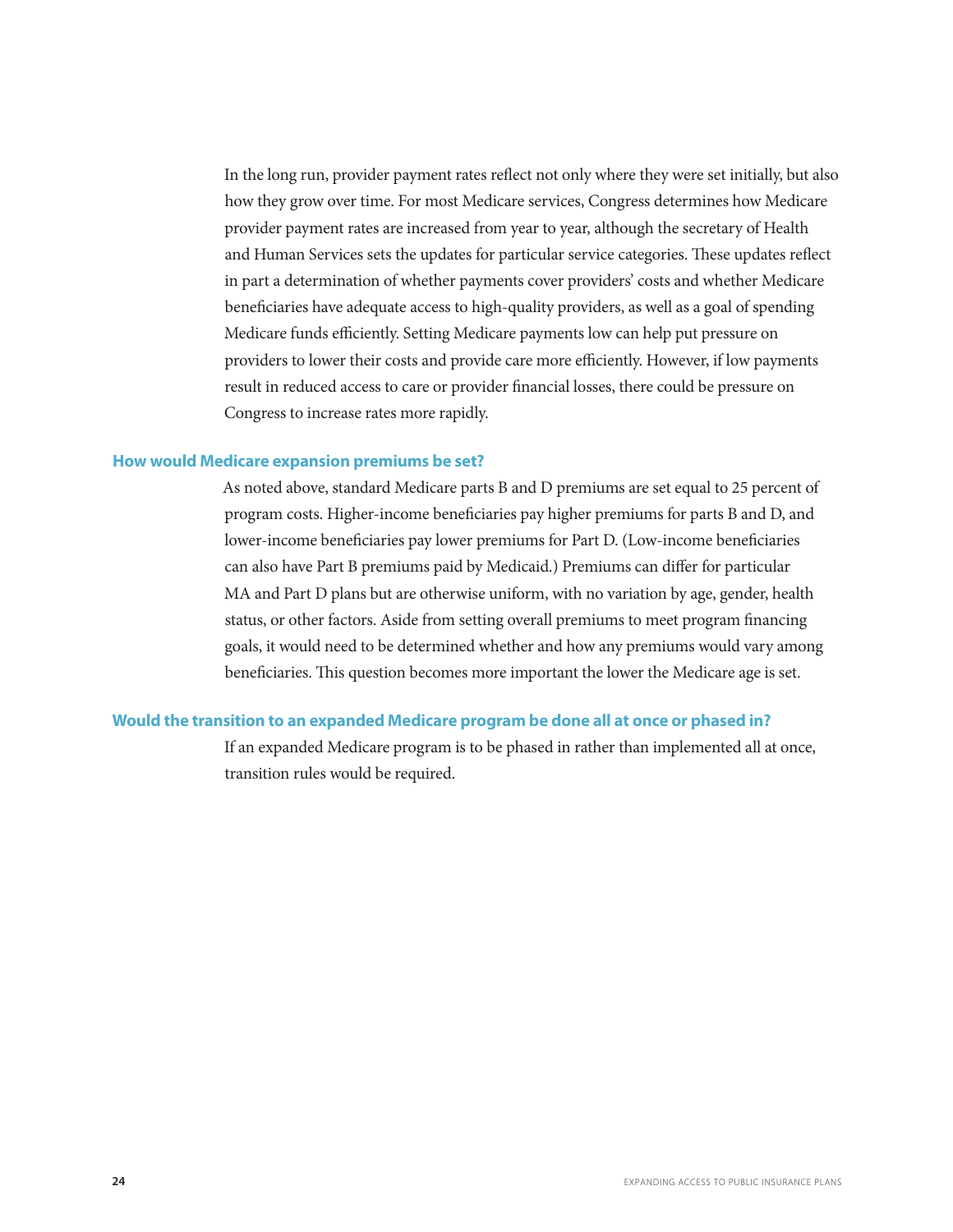## <span id="page-28-0"></span>**Conclusion**

Many approaches to expanding access to public health insurance plans are being explored as potential ways to increase access to affordable health insurance. To fully evaluate or to implement any of these proposals, many design features would need to be specified. These include: defining where the plan would operate and who would be eligible, whether the public plan would be an optional choice or the sole coverage source available, whether the program would rely solely on public coverage or would also incorporate private plans such as Medicare Advantage plans, what benefits would be covered and what cost-sharing would be required, what providers would be paid, how premiums and other financing would be set, and any transition rules. How these features are decided would affect the viability of the plan and the impacts it would have on coverage availability and affordability—not only of the public plan, but also of other coverage sources.